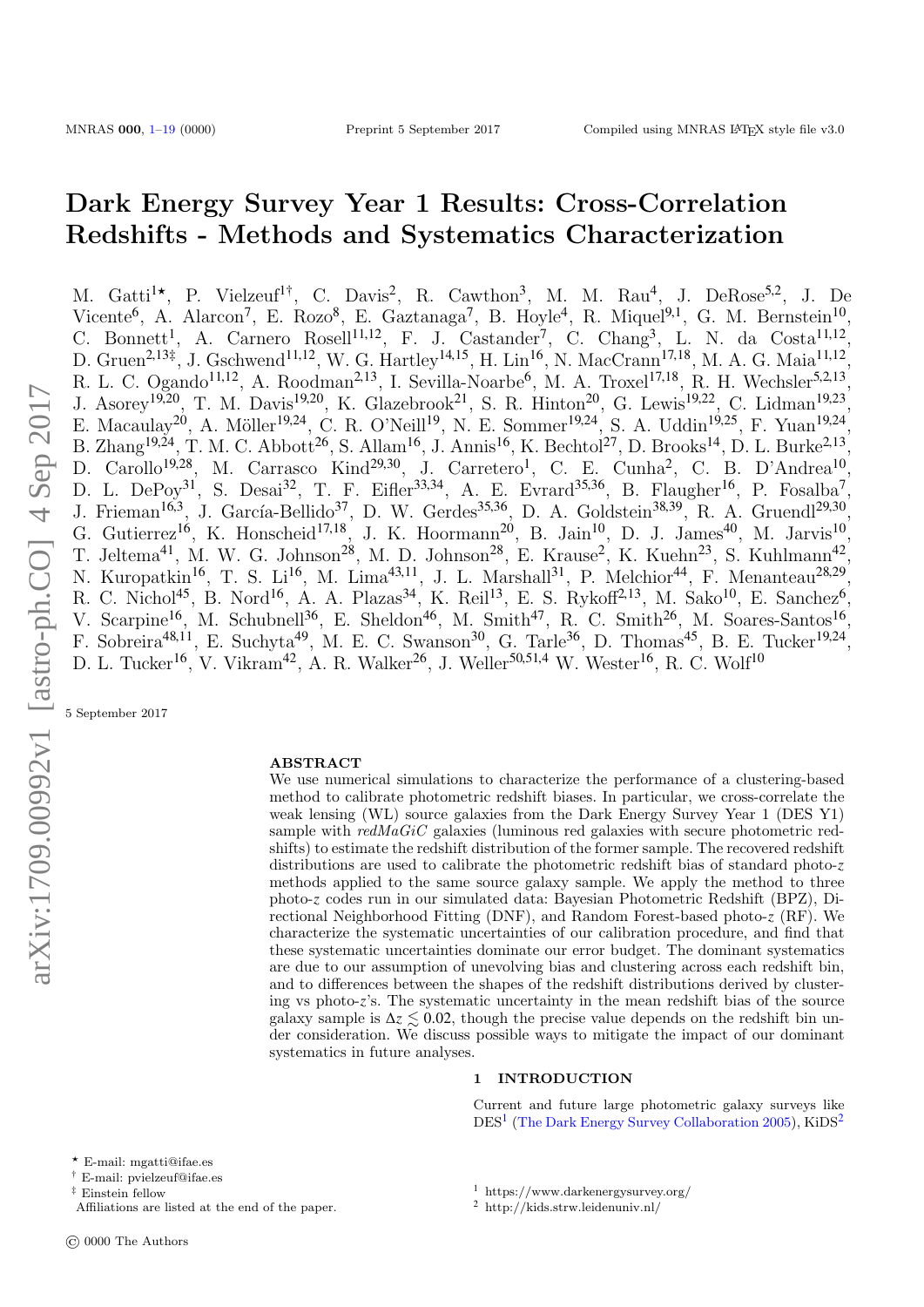(de Jong et al. 2013),  $HSC^3$  (Aihara et al. 2017),  $LSST^4$ (Tyson et al. 2003), Euclid<sup>5</sup> (Laureijs et al. 2011), and  $WFIRST<sup>6</sup>$  (Spergel et al. 2013) will map large volumes of the Universe, measuring the angular positions and shapes of hundreds of millions (or billions) of galaxies. This will allow cosmological measurements with an unprecedented level of precision, leading to a considerable step forward in our understanding of cosmology and particularly of the nature of dark energy. To capitalize on their statistical constraining power, these surveys require accurate characterization of the redshift distributions of selected galaxies, which presents a considerable challenge in the absence of complete spectroscopic coverage.

Given the large amount of forthcoming photometric data, obtaining a spectroscopic redshift for every individual source is unfeasible: spectroscopy of large samples is time-consuming and expensive, and it is usually restricted to the brightest objects of any given sample. Because of this limitation, photometric surveys provide redshift estimates for each galaxy based on that galaxy's multi-band photometry, a technique called photometric redshift, or photo-*z*. There exists a large variety of photo-*z* methods (e.g. Hildebrandt et al. 2010; Sánchez et al. 2014). However, unrealistic SED templates, degeneracies between colors and redshift, and unrepresentative spectroscopic samples for both training and calibration ultimately limit the performance of photo-*z* methods (Lima et al. 2008; Cunha et al. 2009; Newman et al. 2015; Bezanson et al. 2016; Masters et al. 2017).

Clustering-based redshift estimation methods (Newman 2008; Matthews  $\&$  Newman 2010; Ménard et al. 2013; Schmidt et al. 2013) constitute an interesting alternative to infer redshift distributions, since they are more general and do not suffer the above limitations. Briefly, one uses the fact that the correlation amplitude between a sample with unknown redshifts and a reference sample with known redshifts in some narrow redshift bin can be related to the fraction of galaxies in the unknown sample that lie within the redshift range of the reference sample.

Clustering-based redshift estimators have been studied and applied both to simulations and to data (e.g. Ménard et al. 2013; McQuinn & White 2013; Schmidt et al. 2013; Scottez et al. 2016, 2017; Hildebrandt et al. 2017; van Daalen & White 2017; Davis et al. 2017a). Hildebrandt et al. (2017) cross-correlated the source galaxies used in the KiDS cosmological analysis with galaxies from zCOSMOS (Lilly et al. 2009) and DEEP2 (Newman et al. 2013). Unfortunately, the small  $(\leq 1 \text{ deg}^2)$  area covered by these reference galaxy samples severely limited the usefulness of the resulting crosscorrelation analyses. Consequently, Hildebrandt et al. (2017) ultimately chose to rely on traditional photo-*z* methods in deriving the KiDS cosmological constraints.

The DES Y1 cosmological analyses rely on a different strategy. Instead of using a small spectroscopic sample as reference, we use red-sequence galaxies from the DES Y1 red-Sequence Matched-filter Galaxy Catalog (redMaGiC, Rozo et al. 2016). The  $redMaGiC$  algorithm is designed to select

galaxies with high quality photometric redshift estimates. While the reliance on  $redMaGiC$  photometric redshifts may be a source of concern for the cross-correlation program, the vastly superior statistical power of the sample renders the resulting cross-correlation constraints competitive with traditional photo-*z* methods.

The DES Y1 analysis attempts to combine traditional photo-*z* methods with cross-correlation techniques. In particular, motivated by the fact that the DES Y1 cosmological analyses are primarily sensitive to an overall redshift bias in the photometric redshift estimates (Hoyle et al. 2017; Troxel et al. 2017; DES Collaboration 2017), we have sought to use cross-correlation methods to verify and calibrate the redshift bias of traditional photo-*z* methods. By combining these two techniques we benefit from the strength of both methods, while ameliorating their respective weaknesses. This calibration strategy is fully implemented in the DES Y1 cosmic shear and combined two-point function analysis (Krause et al. 2017; Troxel et al. 2017; DES Collaboration 2017).

This paper characterizes the performance and systematic uncertainties of our method for calibrating photometric redshift biases in the DES Y1 source galaxy sample via crosscorrelation with  $redMaGiC$  galaxies. Specifically, we implement our method on simulated data, introducing sources of systematic uncertainty one at a time to arrive at a quantitative characterization of the reliability and accuracy of our method. A companion paper (Davis et al. 2017b) implements the photometric calibration method developed here to enable DES Y1 cosmology analyses, while a second companion paper (Cawthon et al. 2017) uses cross-correlations to validate the photometric redshift performance of the red- $MaGiC$  galaxies themselves.

The paper is organized as follows. In  $\S 2$  we present the methodology we use to calibrate photo-*z* posteriors using clustering-based redshift estimation. The simulations and the samples used are described in §3. §4 is devoted to the study and quantification of the systematic error of our method. In §5 we further discuss some aspects of clusteringbased redshift estimation techniques and how our method could be improved upon in the future. Finally we present our conclusions in §6.

## 2 METHODOLOGY

In DES Y1 we will use clustering-based redshift estimates to correct the photo-*z* posterior distributions of a given science sample. We defer the description (and the binning) of the particular samples (unknown and reference) adopted in this work to §3, while keeping the description of the methodology as general as possible. Here, "unknown" always refers to the photometric galaxy sample for which we wish to calibrate photometric redshift biases, while "reference" refers to the galaxy sample with known, highly accurate redshifts (be they spectroscopic or photometric).

Our methodology divides into two steps:

(i) We first estimate the redshift distribution of the unknown galaxy sample by cross-correlating with the reference sample. Note that the reference sample does not necessarily have to span the full redshift interval of the unknown sample.

<sup>3</sup> https://subarutelescope.org/Projects/HSC/

<sup>4</sup> https://www.lsst.org/

<sup>5</sup> http://sci.esa.int/euclid/

<sup>6</sup> https://wfirst.gsfc.nasa.gov/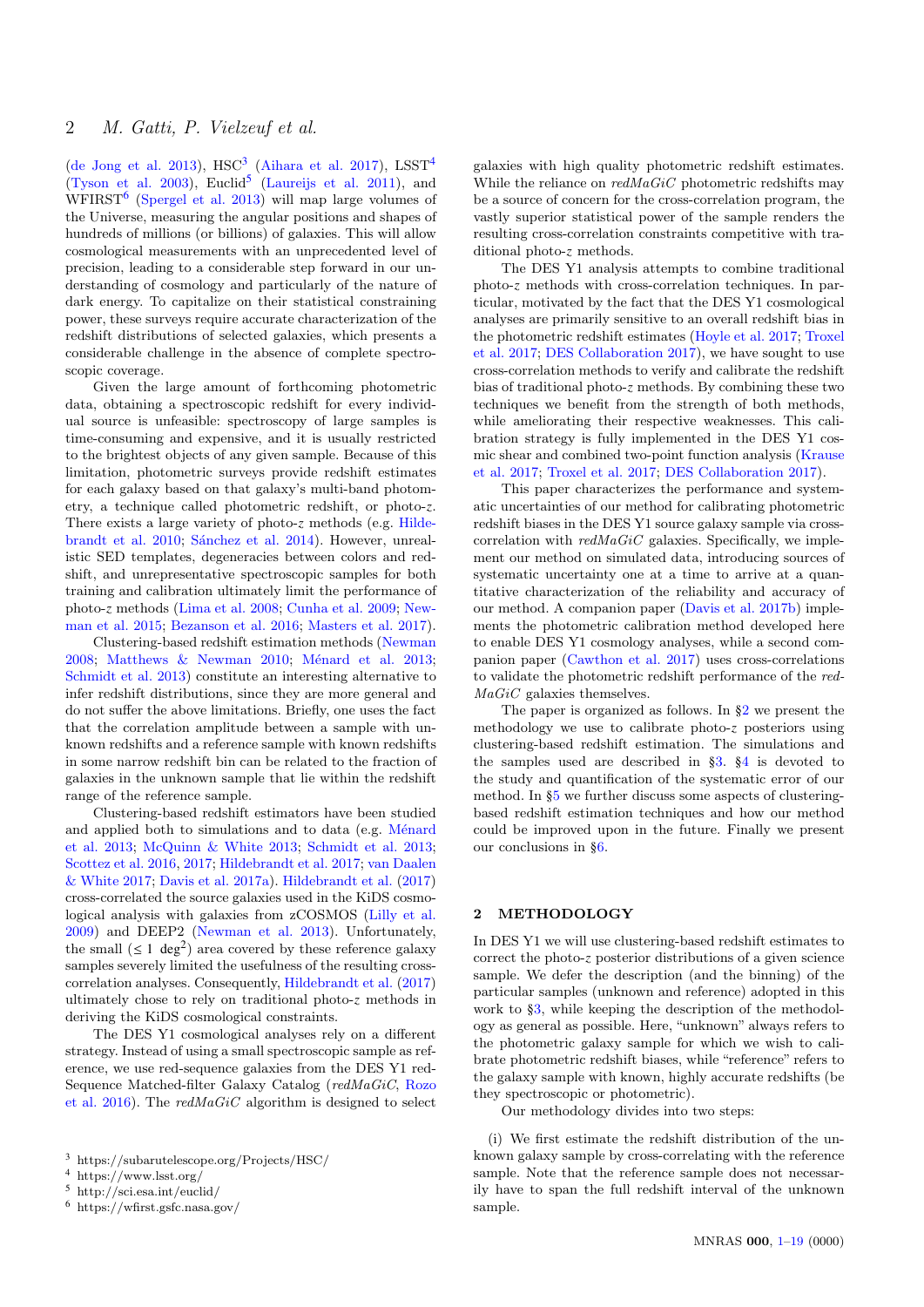(ii) We then use the recovered redshift distribution to calibrate the redshift bias of the unknown galaxy population by finding the shift ∆*z* which brings the photo-*z* posterior in better agreement with the redshift distribution obtained through cross-correlations.

#### 2.1 First step: clustering-based redshift estimates

In the literature a variety of methods to recover redshift distributions based on cross-correlation have been discussed (Newman 2008; Ménard et al. 2010; Schmidt et al. 2013; McQuinn & White 2013). The underlying idea shared by all methods is that the spatial cross-correlation between two samples of objects is non-zero only in case of 3D overlap. Let us now consider two galaxy samples:

(i) An unknown sample, whose redshift distribution  $n_u(z)$ has to be recovered.

(ii) A *reference* sample, whose redshift distribution  $n_r(z)$ is known (either from spectroscopic redshifts or from highprecision photometric redshifts). The reference sample is divided into narrow redshift bins.

To calibrate the redshift distribution of the unknown sample we bin the reference sample in narrow redshift bins, and then compute the angular cross-correlation signal  $w_{ur}$ between the unknown sample and each of these reference redshift bins. Under the assumption of linear biasing, we find

$$
w_{\text{ur}}(\theta) = \int dz' \ n_{\text{u}}(z') n_{\text{r}}(z') b_{\text{u}}(z') b_{\text{r}}(z') w_{DM}(\theta, z'), \tag{1}
$$

where  $n_{\text{u}}(z')$  and  $n_{\text{r}}(z')$  are the unknown and reference sample redshift distributions (normalized to unity over the full redshift interval),  $b_u(z')$  and  $b_r(z')$  are the biases of the two samples, and  $w_{DM}(\theta, z')$  is the dark matter 2-point correlation function.

In this paper we implement three different clusteringbased methods: Schmidt's method (Schmidt et al. 2013), Ménard's method (Ménard et al. 2013; Scottez et al. 2016), and Newman's method (Newman 2008; Matthews & Newman 2010). We briefly describe each of the three methods. A comparison of the three methods is presented in §4.6. At the end, we have opted for using Schmidt's method for our fiducial analysis.

Schmidt's method: In Schmidt et al. (2013), the authors use a "1-angular bin" estimate of the cross-correlation signal. This is achieved by computing the number of sources of the unknown sample in a physical annulus around each individual object of the reference sample, from a minimum comoving distance *r*min to a maximum distance *r*max. Our fiducial choice for the scales is from 500 kpc to 1500 kpc<sup>7</sup>. In addition, each object of the unknown sample is weighted by the inverse of the distance from the reference object, which has been shown to increase the S/N ratio of the measurement

(Schmidt et al. 2013). We use the Davis & Peebles (Davis & Peebles 1983) estimator of the cross-correlation signal,

$$
\bar{w}_{\text{ur}} = \frac{N_{Rr}}{N_{Dr}} \frac{\int_{r_{min}}^{r_{max}} dr' W(r') [D_{u} D_{r}(r')] }{\int_{r_{min}}^{r_{max}} dr' W(r') [D_{u} R_{r}(r')] - 1},
$$
\n(2)

where  $D_{\mu}D_{r}(r')$  and  $D_{\mu}R_{r}(r')$  are respectively data-data and data–random pairs, and  $W(r') \propto 1/r'$  the weight function. The pairs are properly normalized through  $N_{Dr}$  and  $N_{Rr}$ , corresponding to the total number of galaxies in the reference sample and in the reference random catalog.

The Davis & Peebles estimator is less immune to window function contamination than the Landy & Szalay estimator (Landy & Szalay 1993), since it involves using a catalog of random points for just one of the two samples. We choose to use the Davis & Peebles estimator so as to avoid creating high-fidelity random catalogs for the DES Y1 source galaxy sample (our unknown sample): the selection function depends on local seeing and imaging depth, resulting in a complex spatial selection function. We therefore decide to use a catalog of random points only for the reference sample, whose selection function and mask are well understood (Elvin-Poole et al. 2017).

Assuming the reference sample is divided into sufficiently narrow bins centered at *z*, we can approximate  $n_r(z') \propto N_r \delta_D(z-z')$  (with  $\delta_D$  being Dirac's delta distribu-<br>tion and N being the number of galaxies in the reference tion, and  $N_r$  being the number of galaxies in the reference bin) and invert eq. (1) to obtain the redshift distribution of the unknown sample:

$$
n_{\rm u}(z) \propto \bar{w}_{\rm ur}(z) \frac{1}{b_u(z)} \frac{1}{b_r(z)} \frac{1}{\bar{w}_{DM}(z)},\tag{3}
$$

where barred quantities indicate they have been "averaged" over angular scales, reflecting the fact that we are using 1 angular bin estimates of the correlation while weighting pairs by their inverse separation. The proportionality constant is obtained from the requirement that  $n_u(z)$  has to be properly normalized.

In principle, the redshift evolution of the galaxy–matter biases and of  $\bar{w}_{DM}(z)$  could be estimated by measuring the 1-bin autocorrelation function of both samples as a function of redshift:

$$
\bar{w}_{rr,z} = \int dz' \left[ b_r(z') n_{r,z}(z') \right]^2 \bar{w}_{DM}(z'), \tag{4}
$$

$$
\bar{w}_{uu,z} = \int dz' \left[ b_u(z') n_{u,z}(z') \right]^2 \bar{w}_{DM}(z'),\tag{5}
$$

where  $n_{r,z}(z')$  and  $n_{u,z}(z')$  are the redshift distributions of the reference and unknown samples binned into narrow hips can reference and unknown samples binned into narrow bins centered in *z*. If the bins are sufficiently narrow so as to consider the biases and  $\bar{w}_{DM}$  to be constant over the distributions, they can be pull out of the above integrals. Knowledge of the redshift distributions of the narrow bins is then required to use eqs. (4) and (5) to estimate  $b_r$ ,  $b_u$  and  $\bar{w}_{DM}$ .

In our fiducial analyses we do not attempt to correct for the redshift evolution of the galaxy–matter bias and of the dark matter density field. Rather, we assume  $b_r$ ,  $b_u$  and  $\bar{w}_{DM}$  to be constant within each photo-z bin, and use the simulations to estimate the systematic error induced by this assumption. This choice is motivated and discussed in more details in §5.1 and Appendix B. Under this assumption, eq. (3) reduces to:

$$
n_{\mathbf{u}}(z) \propto \bar{w}_{\mathbf{u}\mathbf{r}}(z),\tag{6}
$$

<sup>7</sup> Even though these scales are clearly non-linear, these nonlinearities do not have a significant impact on the methodology, as demonstrated in Schmidt et al. (2013) and in this paper. See §4.6 for a discussion concerning the choice of scales.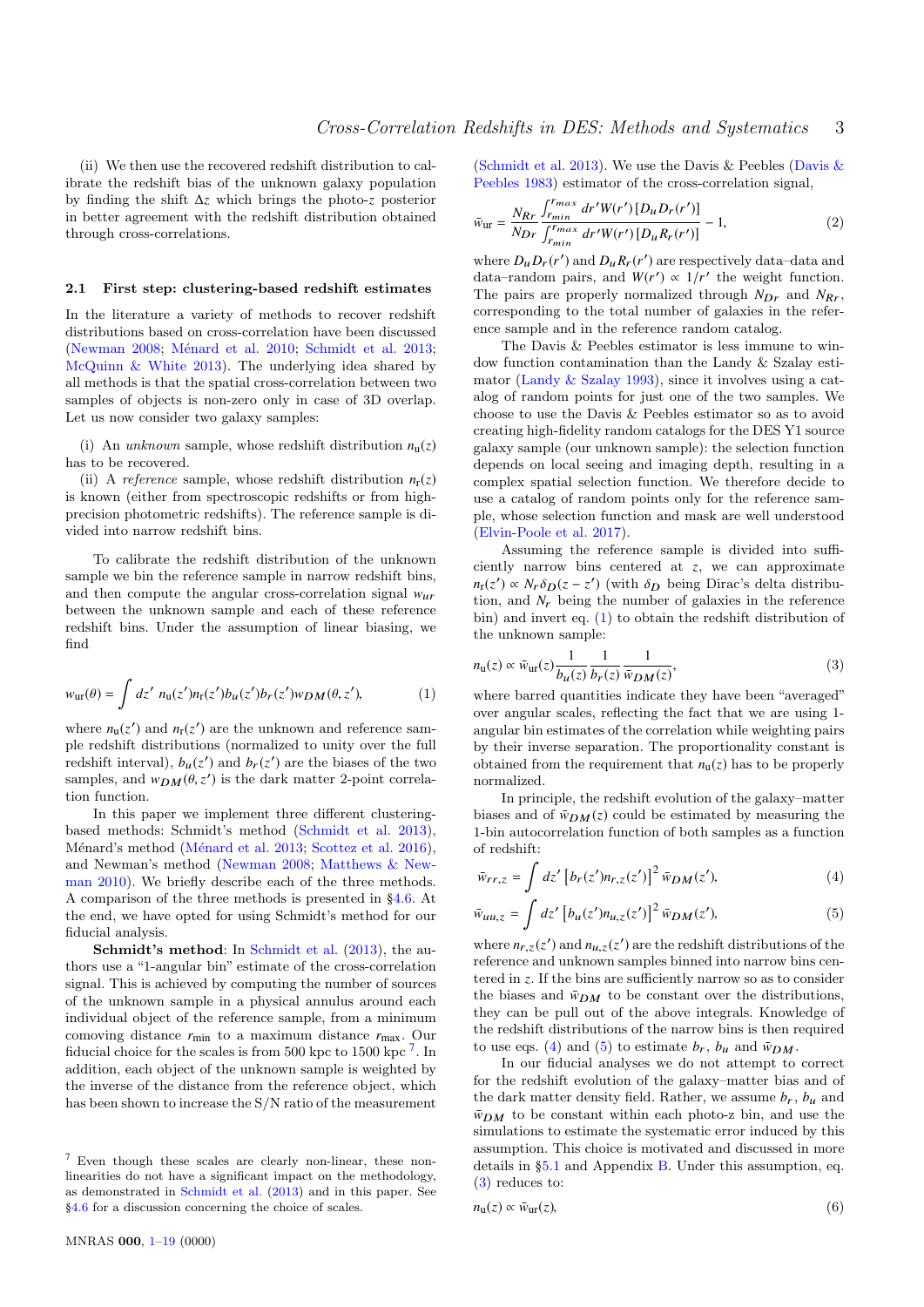where the proportionality constant is again obtained requiring a proper normalization for  $n<sub>u</sub>(z)$ .

Ménard's method (Ménard et al. 2013): the method of Ménard differs from that of Schmidt in how the 1-angular bin estimate of the cross-correlation signal is measured. In particular, for Ménard's method the correlation function is measured as a function of angle, and the recovered correlation function is averaged over angular scales via

$$
\bar{w}_{\text{ur}}(z) = \int_{\theta_{\text{min}}}^{\theta_{\text{max}}} d\theta \ W(\theta) w_{\text{ur}}(\theta, z), \tag{7}
$$

where  $W(\theta) \propto \theta^{-\gamma}$  is a weighting function. We assume  $\gamma = 1$ <br>to increase the S/N. The integration limits in the integral in to increase the S/N. The integration limits in the integral in eq. (7) correspond to fixed physical scales (500 kpc to 1500  $kpc$ ). As can be seen, the primary difference between Ménard's method and Schmidt's method is whether one computes the angular correlation function first followed by a weighted integral over angular scales, or whether one performs a weighted integral of pairs first, and then computes the angular correlation function.

Newman's method (Newman 2008; Matthews & Newman 2010): this method assumes that all the correlation functions can be described by power laws  $\xi(r) = (r/r_0)^{-\gamma}$ .<br>Adopting a linear bias model, this allows one to relate the Adopting a linear bias model, this allows one to relate the measured cross-correlation signal to  $n<sub>u</sub>(z)$  and to quantities computable from a given cosmological model. Specifically, one has

$$
w_{\text{ur}}(\theta, z) = \frac{n_{\text{u}}(z)H(\gamma_{\text{ur}})r_{0,\text{ur}}^{\gamma_{\text{ur}}} \theta^{1-\gamma_{\text{ur}}} D_A^{1-\gamma_{\text{ur}}}}{d\chi/dz}.
$$
(8)

Here  $\gamma_{\text{ur}}$  corresponds to the power law slope of the correlation function, while  $H(\gamma_{ur}) = \Gamma(1/2)\Gamma((\gamma_{ur}-1)/2)/\Gamma(\gamma_{ur}/2)$ .  $D_A(z)$  and  $\chi(z)$  are respectively the angular size distance and the comoving distance at a given redshift.

We fit the observed cross-correlation signal using a function of the form  $w_{\text{ur}}(\theta, z) = A_{\text{ur}}(z)\theta^{1-\gamma_{\text{ur}}} - C_{\text{ur}}$ . With respect to Schmidt's and Mónard's mothods, we note that the New to Schmidt's and Ménard's methods, we note that the Newman's implementation introduces two extra degrees of freedom ( $\gamma_{\text{ur}}$  and  $C_{\text{ur}}$ ). The index  $\gamma_{\text{ur}}$  is estimated from the arithmetic mean of the indexes of the unknown and reference autocorrelation functions (see below). The parameters  $A_{\text{ur}}(z)$ , and *C*ur are obtained through chi square minimization; we estimate the covariance needed for the fit through jackknife resampling. Setting our two expressions for  $w_{\text{ur}}$  equal to each other, and solving for the redshift distribution, we arrive at

$$
n_{\mathbf{u}}(z) = \frac{d\chi/dz}{D_A^{1-\gamma_{\mathbf{u}\mathbf{r}}}H(\gamma_{\mathbf{u}\mathbf{r}})r_{0,\mu r}^{\gamma_{\mathbf{u}\mathbf{r}}}}A_{\mathbf{u}\mathbf{r}}(z).
$$
\n(9)

Under the assumption of linear bias, both the index of the cross-correlation function and its correlation length can be calculated from the unknown and reference autocorrelations. One has  $\gamma_{ur} = (\gamma_{uu} + \gamma_{rr})/2$  and  $r_{0,ur}^{\gamma_{ur}} = (r_{0,ur}^{\gamma_{ur}})^{1/2}$ . <sup>8</sup> A first<br>guess value for  $r_0$  can be inserted in eq. (9) to estimate the guess value for  $r_{0,uu}$  can be inserted in eq. (9) to estimate the redshift distribution, which can be inserted back in eq. (8) to refine the value of  $r_{0,\text{uu}}$ . The whole procedure is repeated until convergence.

<sup>8</sup> We note that if we assume constant (scale-independent) bias, then  $\gamma_{uu} = \gamma_{rr}$ . Nonetheless, we compute  $\gamma_{ur}$  as the arithmetic mean of  $\gamma_{uu}$  and  $\gamma_{rr}$  to follow Matthew & Newman's original recipe.

### 2.2 Second step: correcting photo-*z* posterior

Given an unknown galaxy sample, one can readily use photo*z* techniques to estimate the corresponding redshift distribution. Here, we seek to use the redshift distribution recovered via cross-correlation to calibrate the photometric redshift bias of the photo-*z* posterior. We investigated two approaches:

• criteria I - shape matching. Let  $n_{pz}(z)$  be the photo-z posterior for the unknown galaxy sample and  $n_{wz}(z)$  the redshift distribution recovered via cross-correlations. The corrected photo-*z* posterior is defined as  $n_{\Delta}(z) \equiv n_{\text{pz}}(z - \Delta z)$ , where ∆*z* is the photometric redshift bias. The photo-*z* bias is calibrated matching the shapes of  $n_{\Delta}(z)$  and  $n_{\text{wz}}(z)$  within the redshift interval covered by the reference sample.

• criteria II - mean matching. Let  $\langle z \rangle$ <sup>A</sup> be the mean of *n*∆(*z*) and  $\langle z \rangle_{\text{wz}}$  the mean of *n*<sub>*wz*</sub>(*z*). The photo-*z* bias is calibrated requiring  $\langle z \rangle$ <sup>A</sup> and  $\langle z \rangle$ <sub>wz</sub> to match. Note that the means have to be estimated over the same redshift range.

Quantitatively, the matching is done using a likelihood function to solve for the photometric redshift bias of the photo-*z* posterior. We recall that we do not attempt to debias higher order moments of the photo-*z* posterior as the cosmological probes in the accompanying DES Y1 analysis are primarily sensitive to the mean of this distribution (DES Collaboration 2017; Hoyle et al. 2017; Krause et al. 2017; Troxel et al. 2017). The log-likelihoods for the parameter ∆*z* for each of the two matching criteria are defined via

$$
\mathcal{L}_{\rm I} = -\frac{1}{2} \chi^2 \left( e^k n_{\Delta}; \ n_{\rm wz}; \ \hat{\Sigma}_{\rm wz}^{-1} \right) \qquad + \text{Prior} \left( k, \Delta z \right), \tag{10}
$$

and

$$
\mathcal{L}_{II} = -\frac{1}{2} \chi^2 \left( \langle z \rangle_{\Delta}; \ \langle z \rangle_{\text{wz}}; \ \hat{\Sigma}_{\langle z \rangle_{\text{wz}}}^{-1} \right) \qquad + \text{Prior}(\Delta z). \tag{11}
$$

Note these likelihoods can account for the existence of  $a$ priori estimate of the photometric redshift bias ∆*z*. In the above equations,  $e^k$  is a relative normalization factor that rescales  $n_{\Delta}(z)$ , which is properly normalized to unity over the full redshift interval, to a distribution that is normalized to unity over the range of  $n_{\text{wz}}(z)$ .

The quantity  $\hat{\Sigma}$  for each of the likelihoods is the appropriate covariance matrix from the cross-correlation analysis. They are estimated from simulated data through a jackknife (JK) approach, using the following expression (Norberg et al. 2009):

$$
\hat{\Sigma}(x_i, x_j) = \frac{(N_{JK} - 1)}{N_{JK}} \sum_{k=1}^{N_{JK}} (x_i^k - \bar{x}_i)(x_j^k - \bar{x}_j),
$$
\n(12)

where the sample is divided into  $N_{JK} = 1000$  sub-regions of roughly equal area ( $\sim 1 \text{ deg}^2$ ),  $x_i$  is a measure of the statistic of interest in the i-th bin of the k-th sample, and  $\bar{x}_i$  is the mean of our resamplings. The jackknife regions are safely larger than the maximum scale considered in our clustering analysis. The Hartlap correction (Hartlap et al. 2007) is used to compute the inverse covariance.

Finally, despite the fact that our reference sample (red- $MaGiC$  galaxies) spans the redshift interval [0.15, 0.85] in our simulations, in practice, in criteria II (mean matching), we restrict ourselves to a narrower redshift range, defined by the intersection of [0.15, 0.85] and  $[\langle z \rangle_{\text{wz}} - 2\sigma_{\text{wz}}, \langle z \rangle_{\text{wz}} + 2\sigma_{\text{wz}}]$ ,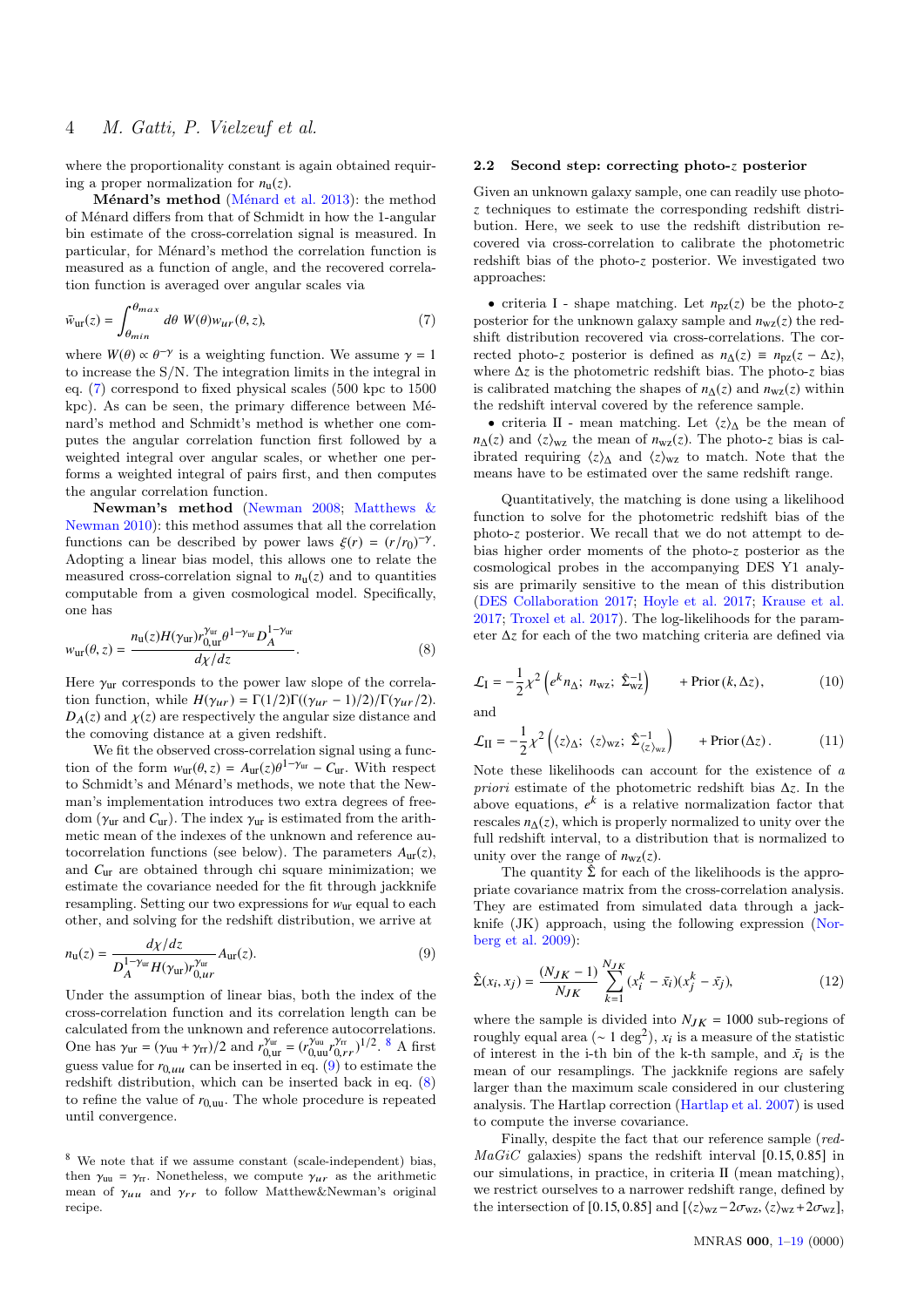where  $\sigma_{\rm wz}$  is the root mean square of the redshift distribution  $n_{\text{wz}}(z)$ . We have found that this choice increases the accuracy and robustness of our method by minimizing systematics (e.g. lensing magnification) associated with regions in which there is little intrinsic clustering signal. §4.4 quantifies the impact of this choice on our results. We do not shrink the interval used for matching under criteria I (shape matching), as this procedure is inherently less sensitive to noise and biases in the tails.

One important feature of our analysis is that, when treating multiple WL source redshift bins, we treat each bin independently. In practice, there are clear statistical correlations between bins, as revealed by significant off-diagonal elements in the jackknife covariance matrix. However, as we demonstrate below, our analysis is easily systematics dominated. This has an important consequence, as we have found that attempting a simultaneous fit to all WL source redshift bins clearly produces incorrect results: systematic biases in one bin get propagated into a different bin via these off-diagonal terms, throwing off the best fit models for the ensemble. By treating each bin independently, we find that we can consistently recover numerically stable, accurate (though systematics dominated) estimates of the photometric redshift bias.<sup>9</sup>

We sampled the likelihood in eqs.  $(10)$  and  $(11)$  using the affine-invariant Markov Chain Monte Carlo ensemble sampler emcee (Foreman-Mackey et al.  $2013)^{10}$ . We assume non-informative flat priors for *k* and ∆*z*.

## 3 SIMULATED DATA

## 3.1 Buzzard simulations

We test our calibration procedure on the BUZZARD-V1.1 simulation, a mock DES Y1 survey created from a set of dark-matter-only simulations. The simulation and creation of the mock survey data is detailed in DeRose et al. (2017); Wechsler et al. (2017); MacCrann et al. (2017), so we provide only a brief summary of both. BUZZARD-V1.1 is constructed from a set of 3 N-body simulations run using L-GADGET2, a version of GADGET2 (Springel 2005) modified for memory efficiency. The simulation boxes ranged from 1−4 Gpc/h. Light-cones from each box were constructed on the fly. Halos were identified using ROCKSTAR (Behroozi et al. 2013), and galaxies were added to the simulations using the Adding Density Dependent GAlaxies to Light-cone Simulations algorithm (ADDGALS, Wechsler et al. 2017). ADDGALS uses the large scale dark matter density field to place galaxies in the simulation based on the probabilistic relation between density and galaxy magnitude. The latter is calibrated from sub-halo abundance matching in highresolution N-body simulations. Spectral energy distributions (SEDs) are assigned to the galaxies from a training set of spectroscopic data from SDSS DR7 (Cooper et al. 2011) based on local environmental density. The SEDs are integrated in the DES pass bands to generate griz magnitudes.

<sup>10</sup> <http://dan.iel.fm/emcee>

Galaxy sizes and ellipticities are drawn from distributions fit to deep SuprimeCam *i* -band data. The galaxy positions, shapes and magnitudes are then lensed using the multipleplane ray-tracing code Curved-sky grAvitational Lensing for Cosmological Light conE simulatioNS (CALCLENS, Becker 2013). Finally, the catalog is cut to the DES Y1 footprint, and photometric errors are added using the DES Y1 depth map (Rykoff et al. 2015).

## 3.2 Unknown sample in simulations - weak lensing source sample

We seek to mimic the selection and redshift distribution of the weak lensing source galaxies included in the DES Y1 METACALIBRATION shear catalog described in Zuntz et al. (2017). To do so, we apply flux and size cuts to the simulated galaxies that mimic the DES Y1 source selection thresholds. Each source has its redshift estimated, and is assigned a photometric redshift equal to the mean of the posterior redshift distribution. These redshifts are used to divide the source galaxies into four redshift bins corresponding to [(0.2-0.43),(0.43-0.63),(0.63-0.9),(0.9-1.3)]. Due to the limited redshift coverage of the  $redMaGiC$  reference sample, we only apply our method to the first three redshift bins. The number densities of the weak lensing sample in the simulations are 1.25, 0.82, and 0.64 arcmin<sup> $-2$ </sup> for these source bins.<br>The corresponding values of the DES  $V1$  shear catalog arc The corresponding values of the DES Y1 shear catalog are 1.45, 1.43, and 1.47 arcmin<sup>-2</sup>. The lower number densities in simulation have a nonligible impact on the recovered statis simulation have a negligible impact on the recovered statistical uncertainty, as the latter is dominated by the shot noise of the reference sample. Importantly, the shape of  $n_{pz}(z)$  as estimated by the photo-*z* codes in the simulations match the data with good fidelity.

Three different photo-*z* codes have been run on the simulated WL source samples:

• The Bayesian Photometric Redshifts (BPZ) (Benítez  $2000$ ; Coe et al.  $2006$ ). BPZ is a template-based method. It returns the full probability distribution  $p(z)$  for each galaxy given its magnitudes and template libraries.

• Directional Neighborhood Fitting (DNF) (De Vicente et al. 2016). DNF is a machine learning algorithm for galaxy photometric redshift estimation. Based on a training sample, DNF constructs the prediction hyperplane that best fits the neighborhood of each target galaxy in multiband flux space. It then uses this hyperplane to predict the redshift of the target galaxy, which is used to divide the sample into bins. The key feature of DNF is the definition of a new neighborhood, the Directional Neighborhood. Under this definition two galaxies are neighbors not only when they are close in the Euclidean multiband flux space, but also when they have similar relative flux in different bands, i.e. colors. A random sample from the photo-*z* posterior of an object is approximated in the DNF method by the redshift of the nearest neighbor within the training sample, and it is used for the  $n_{\text{pz}}(z)$  reconstruction.

• Random Forest (RF) (e.g. Breiman 2001; Carrasco Kind & Brunner 2013; Rau et al. 2015) RF is a Machine Learning method that generates an ensemble of decision trees from bootstrap realizations of the training data. When a new galaxy is queried down each tree in the ensemble, the decision trees vote on the galaxy redshift. The final predic-

<sup>&</sup>lt;sup>9</sup> In principle, neglecting correlations between different bins should result in an underestimation of the statistical uncertainty. In practice, this effect is negligible.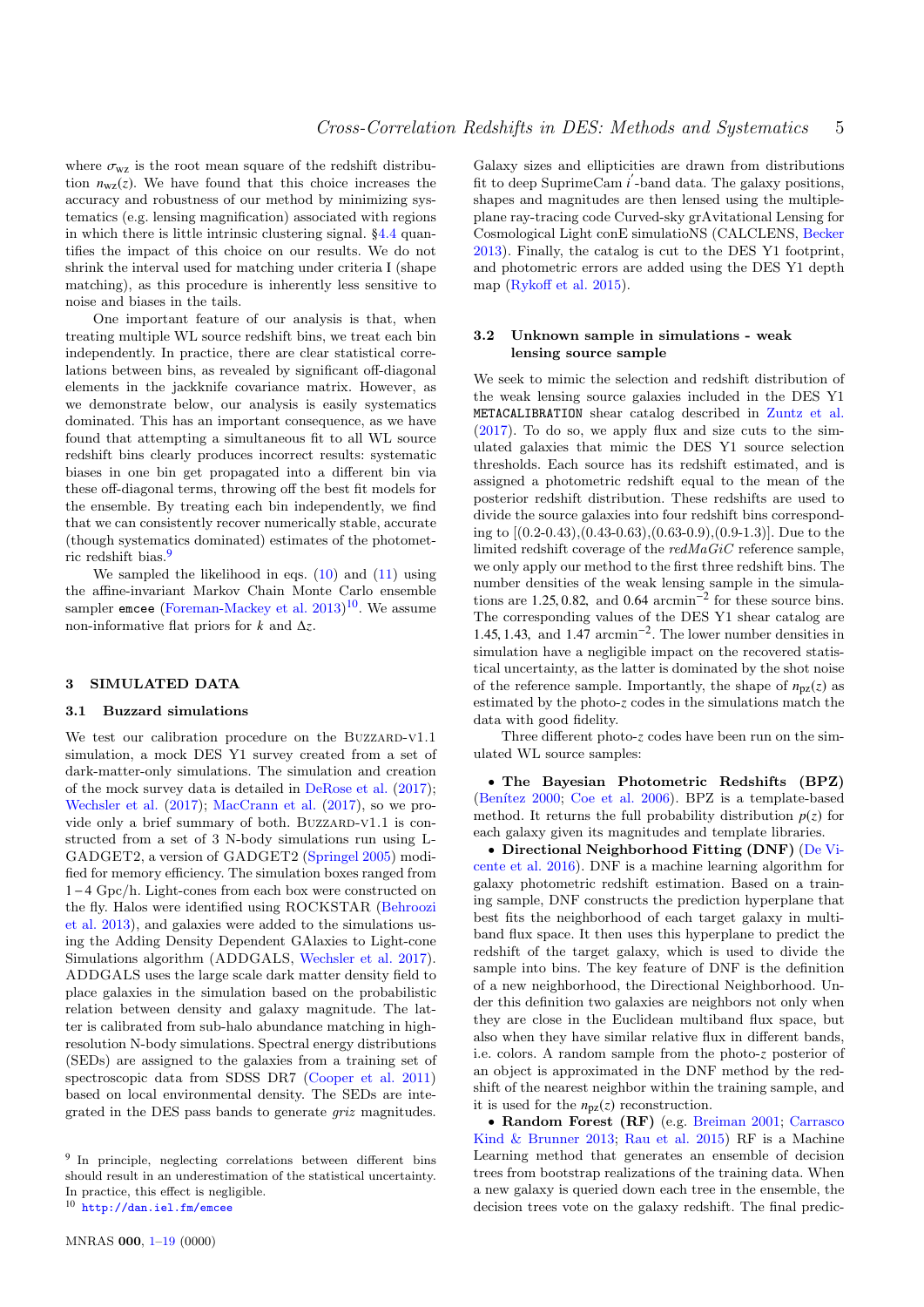

Figure 1. True redshift distributions for the simulated weak lensing source samples obtained binning with different photo-z codes, as described in §3.2. The redshift distributions are normalized to unity over the full redshift interval.



Figure 2. The redshift distribution of the simulated  $redMaGiC$ reference sample used in our analysis to measure cross-correlation redshifts. We show the distributions of both redMaGiC true-z and photo-z.

tion of the Random Forest is generated from the average of all decision trees' results. Both a mean redshift and full probability distribution  $p(z)$  is generated for each galaxy.

Both DNF and RF photo-*z* require us to define a training/validation sample. The sample is first defined in data. A catalog is built collecting high quality spectra from more than 30 spectroscopic surveys overlapping the DES Y1 footprint and matching them to DES Y1 galaxies (Hoyle et al. 2017; Gschwend et al. 2017). This catalog is then used to define the training/validation sample in simulations, by selecting the nearest neighbors in magnitude and redshift space. The selection algorithm is applied in HEALPix pixels with resolution Nside= $128 (0.2 \text{ deg}^2)$ , so as to mimic the geometry and selection effects of the spectroscopic surveys.

The true redshift distributions of the sources binned according to each of the three photo-*z* codes are presented in Figure 1. In what follow, we will show quantitative results for BPZ and only for one of the two machine learning codes, namely DNF, as the RF forest code does not provide results significantly different from DNF.

#### 3.3 Reference sample in simulations -  $redMaGiC$ galaxies

We use  $redMaGiC$  galaxies for our reference samples. These are luminous red galaxies selected as described in (Rozo et al. 2016). The  $redMaGiC$  algorithm is designed to select galaxies with high quality photometric redshift estimates.



Figure 3. The scatter and bias of  $z_{redMaGiC}$  for the simulated redmagic sample (dashed lines) compared to the data (solid lines).

This is achieved by using the red-sequence model that is iteratively self-trained by the redMaPPer cluster finding algorithm (Rykoff et al. 2014). redMaGiC imposes strict color cuts around this model to produce a luminosity-thresholded galaxy sample of constant comoving density. The algorithm has only two free parameters: the desired comoving density of the sample, and the minimum luminosity of the selected galaxies. The result is a pure sample of red-sequence galaxies with nearly Gaussian photometric redshift estimates that are both accurate and precise.

For this work we selected  $redMaGiC$  galaxies in the redshift interval  $0.15 < z < 0.85$ , applying the luminosity cut of  $L > 1.5L_*$ ; the resulting redshift distribution is shown in fig. 2. The reference sample is further split into 25 uniform redshift bins. In our simulation, the mask of the  $redMaGiC$  sample includes all the survey regions that reach sufficient depth to render the sample volume limited up to  $z = 0.85$ . Due to small differences in the evolution of the red-sequence between the simulation and the data, the simulated  $redMaGiC$ sample has ∼ 30% less galaxies than the data, reaching a maximum redshift of  $z_{\text{max}} = 0.85$  (instead of  $z_{\text{max}} = 0.9$ ). We expect statistical errors in this work to be overestimated by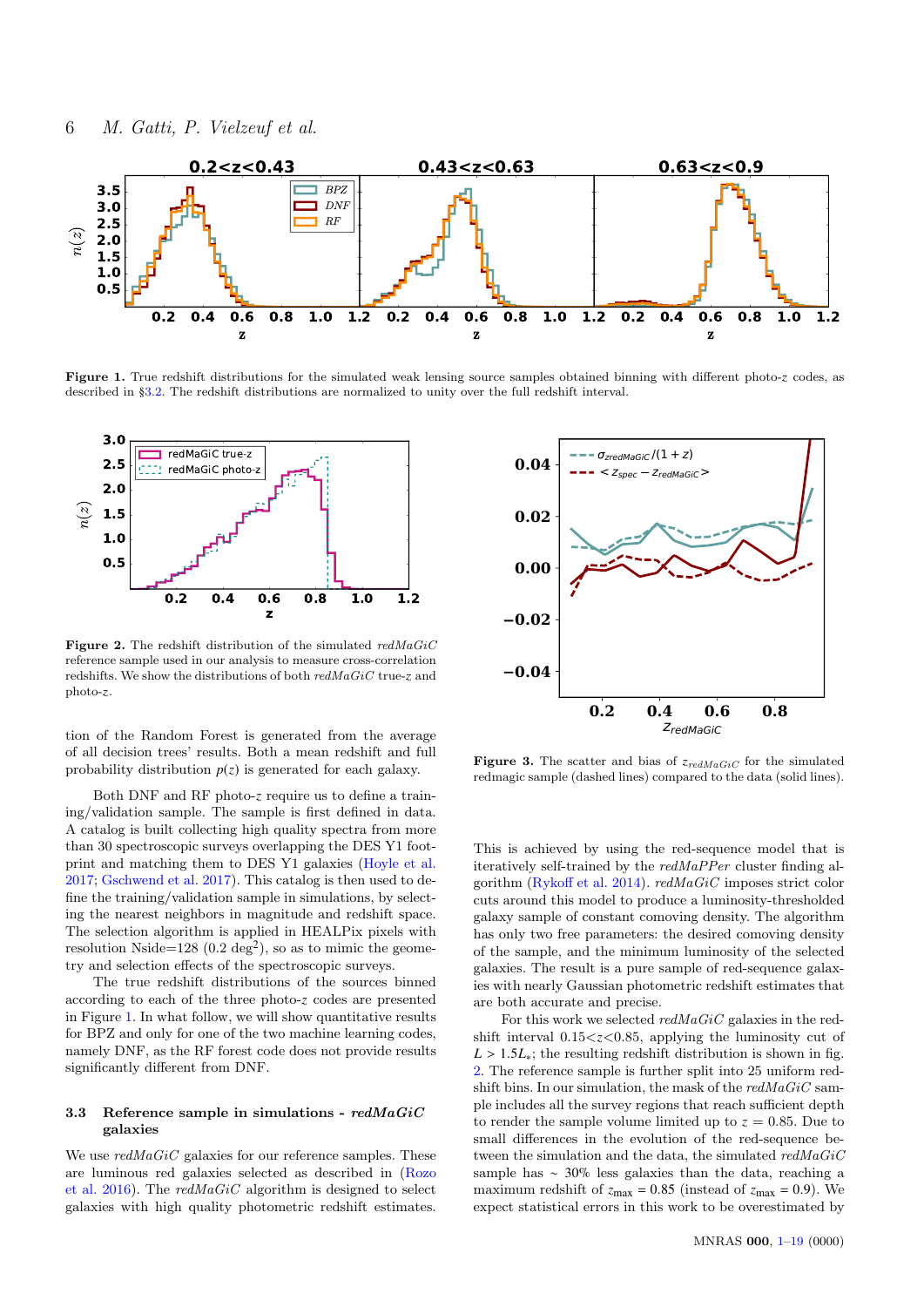~ 20% with respect to data<sup>11</sup>. We note that to be consistent with the redshift interval considered here, the analysis in data has been performed cutting the  $redMaGiC$  sample at  $z_{\text{max}} = 0.85$  (Davis et al. 2017b).

The characteristic scatter and bias of the  $redMaGiC$ photometric redshifts found in the data are very closely reproduced by the simulations as can be seen in Figure 3. It should be noted that in the simulation we have the true redshifts of all redMaGiC galaxies, and thus can calculate the aforementioned statistics using the full sample, whereas in the data we only have an incomplete spectroscopic training set with which to make these measurements. Cawthon et al. (2017) discusses further validation of the robustness of these estimates in the data.

We also generate a catalog of random points for red- $MaGiC$  galaxies.  $redMaGiC$  randoms are generated uniformly over the footprint, as observational systematics (e.g. airmass, seeing) are not included in the simulation and for the simulated  $redMaGiC$  sample used in this analysis, number density does not correlate with variation in the limiting magnitude of the galaxy catalogs.

## 4 SYSTEMATIC CHARACTERIZATION

In this section we test our clustering calibration of DES Y1 photo-*z* redshift distributions. To assess the accuracy of the methodology, we consider the mean of the redshift distributions, computed over the full redshift interval (i.e., without restricting to the matching interval where we have reference coverage). Any residual difference in the mean between the calibrated photo-*z* posterior and the true distribution is interpreted as a systematic uncertainty, which is quantified through the metric

$$
\Delta \langle z \rangle \equiv \langle z \rangle_{true} - \langle z \rangle_{\Delta}.\tag{13}
$$

We will refer to this metric as the "residual difference in the mean". We recall that in the above equation  $\langle z \rangle$ <sup>*i*</sup> is the mean of the photo-*z* posterior once the photo-*z* bias ∆*z* has been calibrated.

Systematic errors can arise if the clustering-based redshift distribution differs from the truth, owing to the fact that:

• we are neglecting the redshift evolution of the galaxymatter biases of both the weak lensing and  $redMaGiC$  samples (and of the dark matter density field); hereafter we will refer to this systematic as bias evolution systematic;

• we are using photo-*z* as opposed to true redshift to bin the reference sample, hereafter referred to as  $\textit{redMaGiC}$ photo-*z* systematic.

Moreover, when we correct the photo-*z* posterior  $n_{pz}(z)$ using the clustering-based  $n_{\text{wz}}(z)$ :

• if the "shape matching" criterion is used, differences between the shapes of  $n_{pz}(z)$  and  $n_{wz}(z)$  could impact the recovered photometric redshift bias, as the criterion does not impose any requirement on the mean of  $n_{\Delta}(z)$ . An incorrect shape of the photo-*z* posterior could also affect the "mean matching" criterion, as the matching is performed within  $2\sigma_{WZ}$  of  $\langle z \rangle_{WZ}$ , and the photo-*z* posterior outside this interval cannot be calibrated. Hereafter we will refer to this systematic as shape systematic.

Below we introduce each of these systematics one at a time, computing each of their contributions to the total systematic error budget in our method. We will make the ansatz that our systematics can be treated as independent. We will come back to this assumption later in §4.5.

#### 4.1 Bias evolution systematic

We first estimate errors due to bias evolution and evolution in the clustering amplitude of the density field. We apply our method to a nearly ideal scenario in which the source galaxy distribution is binned in redshift bins according to the mean of the photo-*z* posterior as estimated by each of the photo-*z* codes we consider. We use the true redshifts of the  $redMaGiC$  reference sample when applying our crosscorrelation method. We also assume that the  $n_{pz}(z)$  of each redshift bin is identical to the true redshift distribution.

Our results are shown in the upper panels of fig. 4, labeled "scenario A", and the residual shifts in the mean  $\Delta\langle z \rangle_A$ after the calibration are summarized in the first row of tables 1 and 2. If the calibration procedure was not affected by systematic errors, we should recover residual shifts in the mean  $\Delta\langle z \rangle_A$  compatible with zero. However, the values in tables 1 and 2 are as large as  $|\Delta\langle z\rangle_A| = 0.02$ , owing to an incorrect  $n_{\text{wz}}(z)$  estimate. All the residual shifts are substantially larger than the typical statistical uncertainty of the measurement. The specific values of the shifts vary depending on the photo-*z* code (as they can select slightly different populations of galaxies) and redshift bins. The two matching criteria do not always lead to the same residual shifts: in our calibration procedure, matching the shapes of two different distributions is not expected to give the same photo-*z* bias obtained by matching their means.

We demonstrate in §5.1 that correcting for the redshift evolution of the biases and of the clustering amplitude of the density field accounts for the observed residual shifts  $\Delta\langle z\rangle_A$ . This evolution can be readily estimated in our simulated data, but is difficult to account for in the real world. Therefore, the residual shifts reported in tables 1 and 2 represent the systematic error on the photo-*z* bias calibration due to the bias evolution systematic.

Lastly, we note that in fig. 4 the clustering-based estimate recovers a spurious signal (in the form of a positive tail at high redshift) for the first redshift bin, which may potentially be explained by lensing magnification effects (see §5.2). We note, however, that the shape matching procedure is quite insensitive to biases in the tails, as the photo-*z* posterior goes to zero. Likewise, the mean matching within  $2\sigma_{WZ}$  of  $\langle z \rangle_{WZ}$  is insensitive to the tails.

#### 4.2 redMaGiC photo-*z* systematic

Next, we relax the assumption that we have true redshifts for the reference  $redMaGiC$  sample. Naively, we expect that any photometric redshift biases in  $redMaGiC$  will imprint themselves into the clustering result. We repeat the same analysis as before, only now we use photometric rather than

<sup>11</sup> As our methodology is systematic dominated, this has a negligible impact on the results drawn in this paper.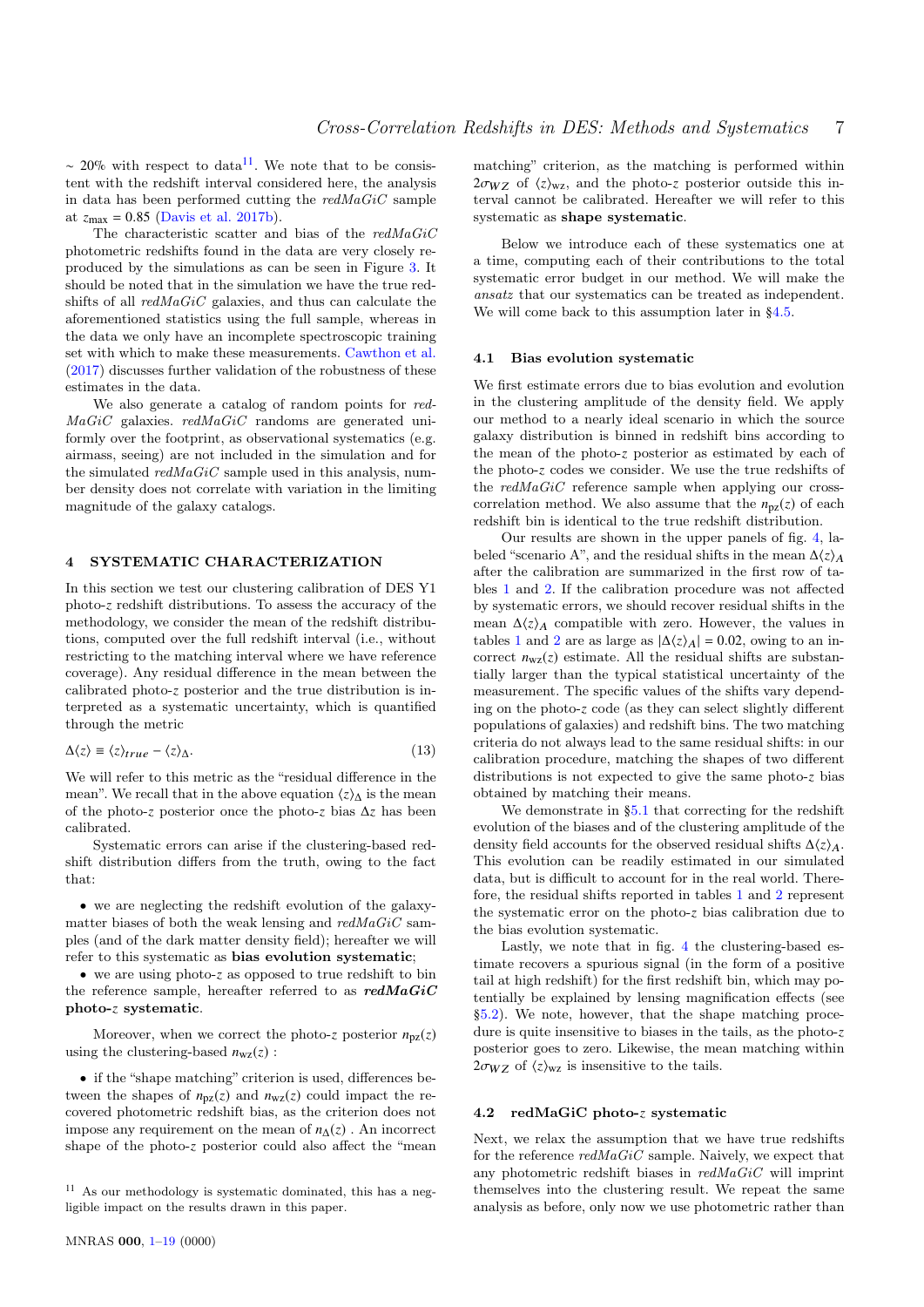

Figure 4. Calibration procedure of the photo-z posteriors of the three WL source redshift bins, for a number of different test scenarios. Points represent clustering-based estimate obtained using  $redMaGiC$  galaxies as a reference, while the true distribution is represented by the solid yellow histogram. The pink histograms represent the corrected photo-z posterior; the uncorrected photo-z posterior is shown as dashed pink histogram, only when it does not correspond to the true distribution (therefore, it is only shown for scenario C). Only the results obtained by binning with BPZ and matching the mean are shown. The  $2\sigma$  matching interval is also shown. Upper panels scenario A: bias evolution systematic scenario. Scenario outlined in §4.1; reference sample is binned using redMaGiC true-z, and the true distribution is used as photo-z posterior. Central panels - scenario B: redMaGiC photo-z systematic scenario. Scenario outlined in §4.2; reference sample is binned using  $redMaGiC$  photo-z, and the true distribution is used as photo-z posterior. Lower panels - scenario C: shape systematic scenario. Scenario outlined in  $\S4.3$ ; reference sample is binned using redMaGiC photo-z, and the calibration is applied to the proper photo-z posterior distribution.

true redshifts for the redMaGiC galaxies. Since this run is affected by bias evolution, we are interested in the change of the residual shifts  $\Delta\langle z \rangle$  relative to that in the previous Section.

Results are shown in the central panels of fig. 4, labeled "scenario B", while the *changes* in the residual shifts  $(\Delta \langle z \rangle_B \Delta\langle z \rangle_A$ ) are summarized in the second row of tables 1 and 2. These changes correspond to the values of the redMaGiC photo-*z* systematic. Note that we do not show the statistical uncertainty for this systematic: as the residual shifts for scenario A and B are highly correlated (since they are estimated using similar data covariances), the statistical uncertainty of their difference is close to zero.

A comparison with the values obtained for the bias evolution systematic shows that redMaGiC photo-*z* systematic is sub-dominant.

## 4.3 Shape systematic

Relative to the previous run, in which the photo-*z* posterior was assumed to be the true redshift distribution of the source galaxies, we now replace the shape of the photo-*z* posterior by the photometrically estimated  $n_{pz}(z)$  from each of the photo-*z* codes we consider. This constitutes our most realistic scenario, as it suffers from all three systematics identified in this paper: bias evolution, redMaGiC photo-*z*, and shape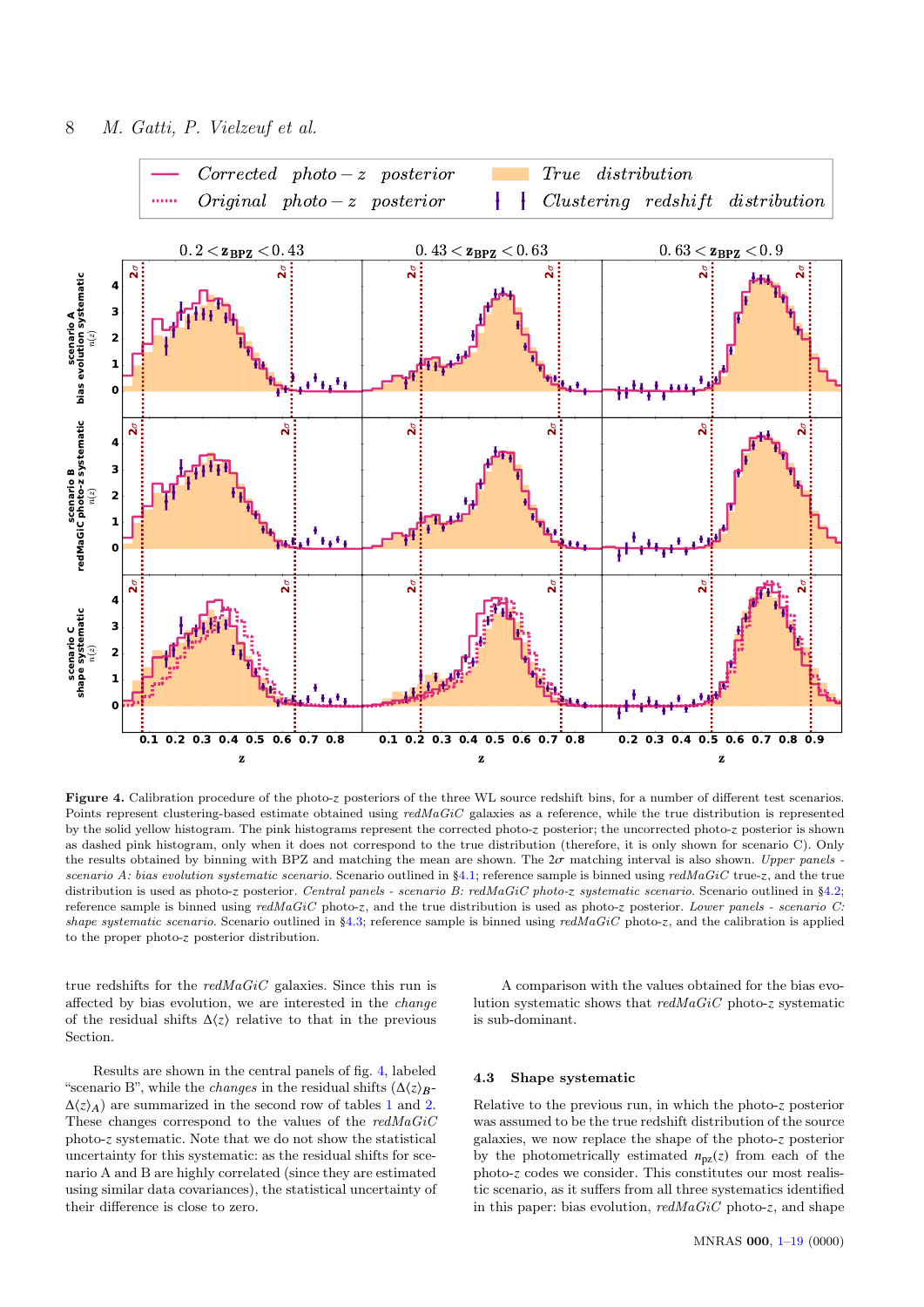Table 1. BPZ systematic errors. Systematic errors for BPZ, as a function of WL redshift bin and matching procedure.  $\Delta\langle z\rangle_A,\Delta\langle z\rangle_B$ and  $\Delta\langle z \rangle_C$  refers to the residual shifts in the mean relative to the scenarios A,B and C, as outlined in §4.1, §4.2 and §4.3. For the most realistic scenario (scenario C, §4.3), we also show the residual shifts in the mean before and after the calibration. When a value in the table is accompanied by an uncertainty, it refers to the statistical uncertainy, estimated from the posterior of the photo-z bias, as explained in §2.2.

|                                                                                                | Bin 1             |                    | Bin 2              |                    | Bin 3             |                   |
|------------------------------------------------------------------------------------------------|-------------------|--------------------|--------------------|--------------------|-------------------|-------------------|
|                                                                                                | mean match        | shape match        | mean match         | shape match        | mean match        | shape match       |
| bias evolution<br>systematic:<br>$\Delta\langle z\rangle_A$                                    | $0.020 \pm 0.006$ | $0.019 \pm 0.005$  | $0.010 \pm 0.004$  | $0.020 \pm 0.002$  | $0.008 \pm 0.003$ | $0.007 \pm 0.003$ |
| $redMaGiC$ photo-z<br>systematic:<br>$\Delta \langle z \rangle_B - \Delta \langle z \rangle_A$ | $-0.009$          | $-0.005$           | $-0.001$           | $-0.006$           | $-0.001$          | $-0.002$          |
| shape<br>systematic:<br>$\Delta \langle z \rangle_C - \Delta \langle z \rangle_B$              | $-0.011$          | $-0.017$           | $-0.012$           | $-0.032$           | 0.004             | 0.008             |
| total systematic<br>error                                                                      | 0.025             | 0.026              | 0.016              | 0.038              | 0.014             | 0.011             |
| Uncalibrated photo-z<br>posterior $\Delta\langle z\rangle_C$                                   | $-0.048$          | $-0.048$           | $-0.040$           | $-0.040$           | $-0.002$          | $-0.002$          |
| Calibrated photo-z<br>posterior $\Delta\langle z\rangle_C$                                     | $0.000 \pm 0.006$ | $-0.003 \pm 0.005$ | $-0.003 \pm 0.003$ | $-0.019 \pm 0.003$ | $0.011 \pm 0.002$ | $0.013 \pm 0.002$ |

Table 2. DNF systematic errors. Same as table 1, but for DNF.

|                                                                                            | Bin 1              |                    | Bin 2             |                    | Bin 3              |                    |
|--------------------------------------------------------------------------------------------|--------------------|--------------------|-------------------|--------------------|--------------------|--------------------|
|                                                                                            | mean match         | shape match        | mean match        | shape match        | mean match         | shape match        |
| bias evolution<br>systematic:<br>$\Delta\langle z\rangle_A$                                | $0.007 \pm 0.005$  | $0.008 \pm 0.004$  | $0.012 \pm 0.004$ | $0.010 \pm 0.003$  | $0.010 \pm 0.003$  | $0.003 \pm 0.002$  |
| $redMaGiC$ photo-z<br>systematic:<br>$\Delta\langle z\rangle_B - \Delta\langle z\rangle_A$ | $-0.005$           | $-0.002$           | $-0.006$          | $-0.001$           | $-0.003$           | $-0.001$           |
| shape<br>systematic:<br>$\Delta\langle z\rangle_C - \Delta\langle z\rangle_B$              | $-0.007$           | $-0.011$           | $-0.002$          | $-0.032$           | $-0.015$           | $-0.024$           |
| total systematic<br>error                                                                  | 0.012              | 0.013              | 0.013             | 0.034              | 0.019              | 0.025              |
| Uncalibrated $photo-z$<br>posterior $\Delta\langle z\rangle_c$                             | $-0.032$           | $-0.032$           | $-0.048$          | $-0.048$           | $-0.023$           | $-0.023$           |
| Calibrated photo- $z$<br>posterior $\Delta\langle z\rangle_c$                              | $-0.005 \pm 0.005$ | $-0.005 \pm 0.003$ | $0.004 \pm 0.004$ | $-0.024 \pm 0.002$ | $-0.009 \pm 0.003$ | $-0.023 \pm 0.002$ |

systematic. Our results are shown in the lower panels of fig. 4, labeled "scenario C". To disentangle the shape systematic from the other two, we compute the change of the residual shift in the mean  $\Delta\langle z \rangle$  relative to that obtained in the previous section. The *changes* in the residual shifts  $(\Delta \langle z \rangle_C - \Delta \langle z \rangle_B)$ are summarized in the third row of tables 1 and 2. As for the case of redMaGiC photo-*z* systematic, we do not show the statistical uncertainty, which should be close to zero.

We see from tables 1 and 2 that the shape systematic has a much stronger impact on the shape matching criteria than on the mean matching criteria. This is particularly evident in the second redshift bin, where the differences in the shapes of the photo-*z* posterior and the true/crosscorrelation redshift distributions are especially pronounced. Note in particular the absence of a secondary low redshift peak in the photo-*z* posteriors. Given the smaller systematic uncertainty associated with shape systematics in the mean matching criteria, we adopt it as our fiducial matching criteria for the DES Y1 analysis.

Given that this last run (scenario C) includes all systematic uncertainties, we also report in tables 1 and 2 (fifth and sixth rows) the residual shift in the mean  $\Delta\langle z\rangle_C$  of the photo*z* posterior before and after the calibration. Error bars only account for statistical uncertainty. In almost all the cases the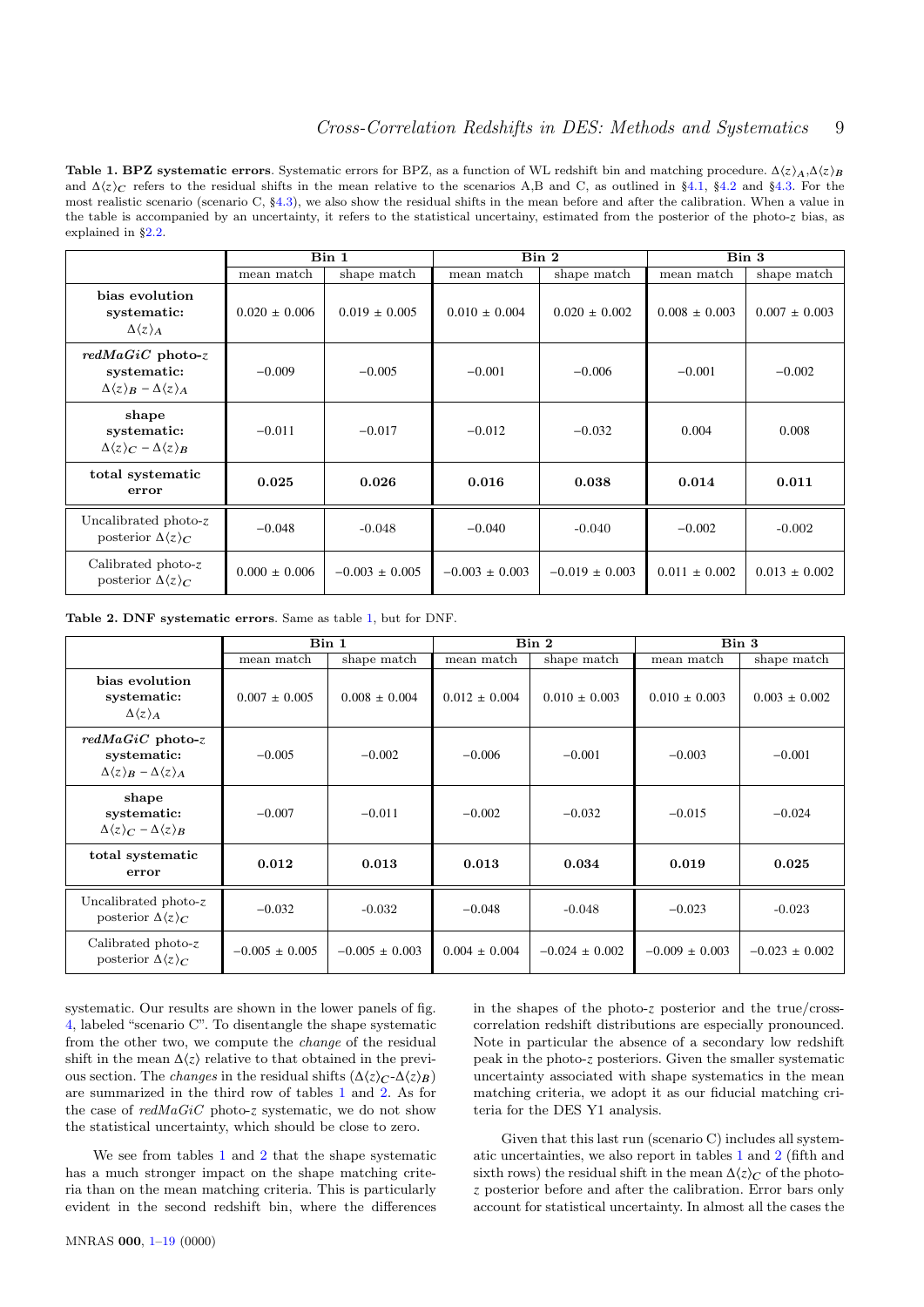calibration procedure greatly reduces the residual shifts in the mean. In particular, for many of the bins the corrected redshift distributions are consistent with zero photometric redshift bias. We note that in the second redshift bin, while it might seem by eye (fig. 4) that the calibrated  $n_{\Lambda}(z)$  differs from the true distribution, their means are correctly matched.

While encouraging, this is partly due to canceling systematic shifts (note that many of the shifts in tables 1 and 2 have opposite signs): the final systematic error budget which will be discussed in  $4.5$  - does not rely on such fortuitous cancellations.

## 4.4 Dependence of the mean-matching criteria on the choice of redshift interval

We briefly discuss here our choice to apply the mean matching criteria only in the interval  $\langle z \rangle_{WZ} \pm 2\sigma_{WZ}$ . The interval has been chosen as it roughly covers most of the range sampled by the true distribution, minimizing the impact of possible systematics affecting the tails of the recovered distribution.

We estimate the values of each systematic for different interval choices, namely  $\langle z \rangle_{WZ} \pm 1.5 \sigma_{WZ}$ ,  $\pm 2 \sigma_{WZ}$ ,  $\pm 2.5 \sigma_{WZ}$ as well as a run using all reference redshift bins. The results are shown in fig. 5. Variations in the values of the systematics are typically smaller than <sup>∼</sup> <sup>0</sup>.005. However, there are two exceptions. In the first WL redshift bin, large intervals  $(> 2.5 \sigma_{WZ})$  include in the analysis the positive tail that appears in the clustering-based estimate at high redshift. This substantially affects the bias evolution systematic. In the second WL redshift bin, the redshift interval  $\langle z_{\rm wz} \rangle \pm 1.5 \sigma_{\rm wz}$ is narrow enough that the secondary peak in the redshift distribution is not included in the analysis. This omission introduces a larger shape systematic.

To accommodate the impact of the choice of interval in the cross-correlation measurement into our systematic error budget, for each weak lensing source bin we have opted to estimate the systematic using both our  $\pm 2\sigma_{WZ}$  and  $\pm 2.5\sigma_{WZ}$ cuts, always adopting the largest of the two systematic error estimates.

#### 4.5 Total systematic error budget

We choose not to correct for the biases found in §4.1, §4.2 and §4.3, thereby not taking advantage of the fortuitous cancellations measured in the simulations. Instead, we consider each of the shifts reported in tables 1 and 2 as systematic errors, and proceed to add them all up in quadrature to produce our final systematic error estimate. This assumes the three sources of systematic error to be independent. We do not expect any correlation between redMaGiC photo*z* errors, and the WL galaxy-matter bias or WL photo-*z* posterior. There might be slight (anti) correlations between the bias evolution systematic and the shape systematic, if the photo-*z* code misplaces a population of galaxies with a given bias outside the matching interval. However, assuming a correlation coefficient of  $r = 0.5$  (or  $r = -0.5$ ) between these two systematics has a negligible impact on the total error budget, so we ignored this effect.

Total systematic errors are provided in the fourth row of

tables 1 and 2, as a function of WL source redshift bin. The total error budget is dominated by the bias evolution and shape systematic, while the redMaGiC photo-*z* systematic is only responsible for a marginal contribution.

Values presented in tables 1 and 2 are substantially larger than the typical statistical uncertainty, indicating that our calibration procedure is systematic dominated.

#### 4.6 Choice of method and angular scales

Throughout this paper we have adopted as our fiducial clustering-based method the one introduced by Schmidt et al. (2013) and considered physical scales between 500 kpc and 1500 kpc. We test the impact of the choice of angular scales by recomputing the residual shifts in the mean for one of the dominant systematic (the bias evolution systematic) with a different choice of physical scales and methods.

Figure 6 shows the residual shifts using the Schmidt, Ménard and Newman methods (outlined in  $\S2.1$ ), and for the following scales: 200-1250 kpc (i.e, small scales only),1250- 8000 kpc (i.e, large scales only), 200-8000 kpc and 500-1500 kpc (our fiducial choice for this work).

We find that the Ménard and Schmidt methods perform similarly. Small differences arise because of how the two methods average over angular scales. We also find that the Newman method results in the noisiest estimates, as the implementation of Newman's method introduces two new  $\deg$ rees of freedom that the Schmidt/Ménard approaches do not  $(\gamma_{ur}$  and  $C_{ur}$ , see § 2.1). For the largest angular scales (1250-8000 kpc), the reconstruction is so noisy that it fails to provide corrections to the photo-*z* posteriors, as the MCMC chains fail to converge. The noisier estimates are due to the power-law fits: some bins can have degeneracies among power-law parameters (especially in the tails of the  $n(z)$ , and in some cases the cross-correlation signal deviates from a pure power law shape.

Results are compatible within statistical errors for different choices of angular scales. Only the shifts obtained using Schmidt's and Menard's methods over our nominal scales in the third photo-*z* bin are significantly different from the rest. However, the differences are safely within the bounds of our total systematic error. Fig. 6 suggests that non linear galaxy–matter bias (e.g. Smith et al. 2007) seems to have a negligible impact on our methodology. At large scales, the S/N deteriorates, so we have chosen not to use the largest scales (>1500 kpc) in our fiducial analysis.

From fig.6, it is clear that using scales as small as 200 kpc appears to improve the statistical and systematic uncertainties of our method relative to the 500 kpc inner scale radius. However, the differences are small. We have opted to use the larger 500 kpc radius to avoid possible systematic uncertainties that may arise in the data but not in our simulation. In particular, photometric contamination from nearby galaxies will become more important as the inner scale radius is reduced (see Applegate et al. 2014; Choi et al. 2016; Morrison & Hildebrandt 2015; Simet & Mandelbaum 2015). Our choice to set  $r_{\text{min}} = 500$  is meant to safeguard our results against any such kind of neighboring biases.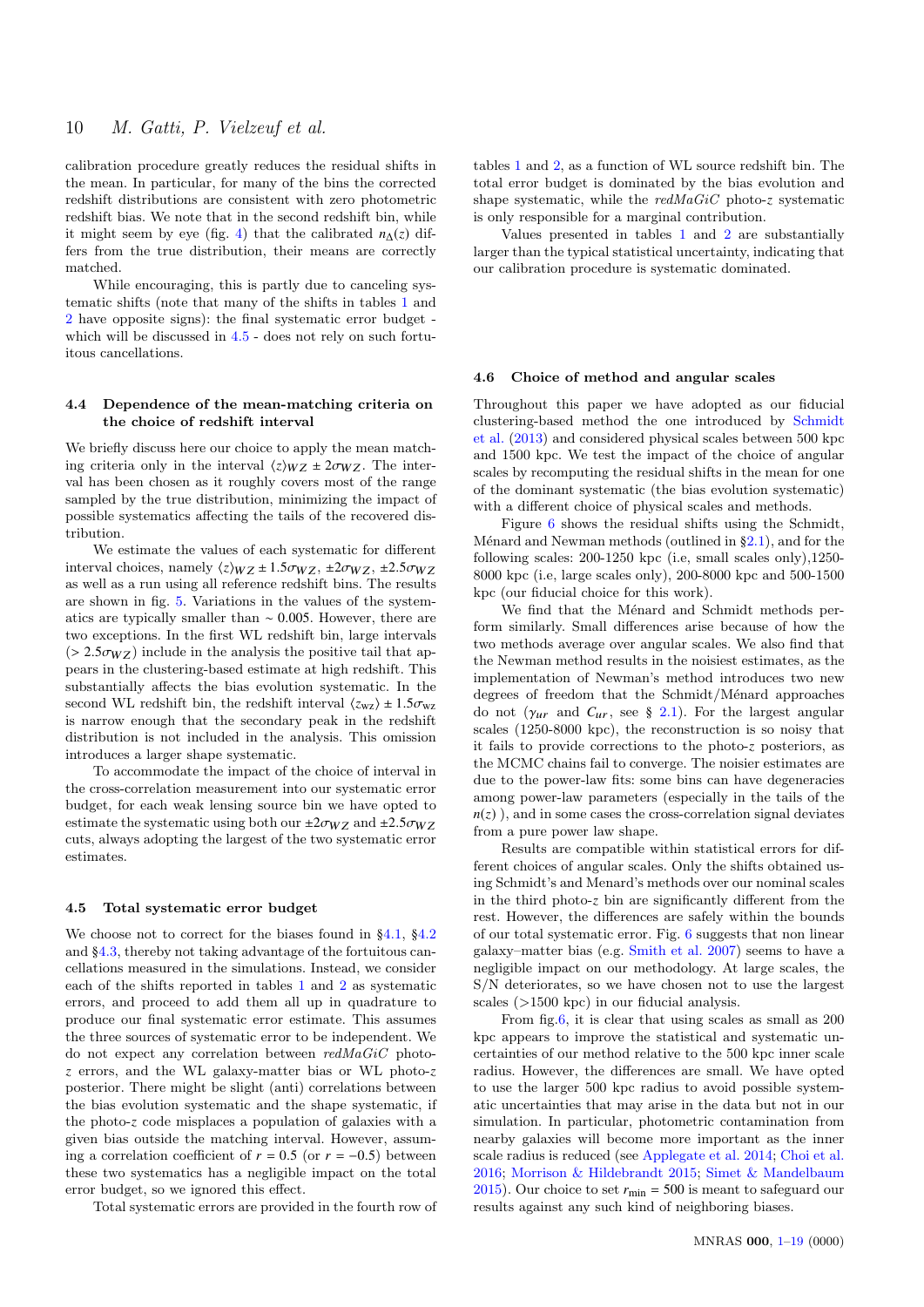

**Figure 5.** Mean matching procedure: inferred values of the three systematics as a function of matching interval, defined as  $\langle z \rangle_{WZ} \pm N \sigma_{WZ}$ . For each WL redshift bin, we show results for N=1.5,N=2 and N=2.5; in addition, we show results obtained including all the redshift interval covered by  $redMaGiC$  galaxies. This corresponds to  $N=3.5$ ,  $N=3$  and  $N=5$  for the 1st, 2nd and 3rd source redshift bin respectively. For the 3rd bin a larger N is needed to include the low redshift tail down to  $z=0.15$ .



Figure 6. Residual shifts in the mean for the scenario A outlined in §4.1 (equivalent to the bias evolution systematic), for different choices of physical scales and different clustering-based methods. Error bars represent the statistical errors of the measurements. Vertical lines highlight our fiducial value for the bias evolution systematic, computed using the Schmidt method over scales 500kpc-1500kpc. Only the values for the mean matching procedure and for BPZ are shown. In the large scales panel, red points are missing as the Newman method failed to provide a correction.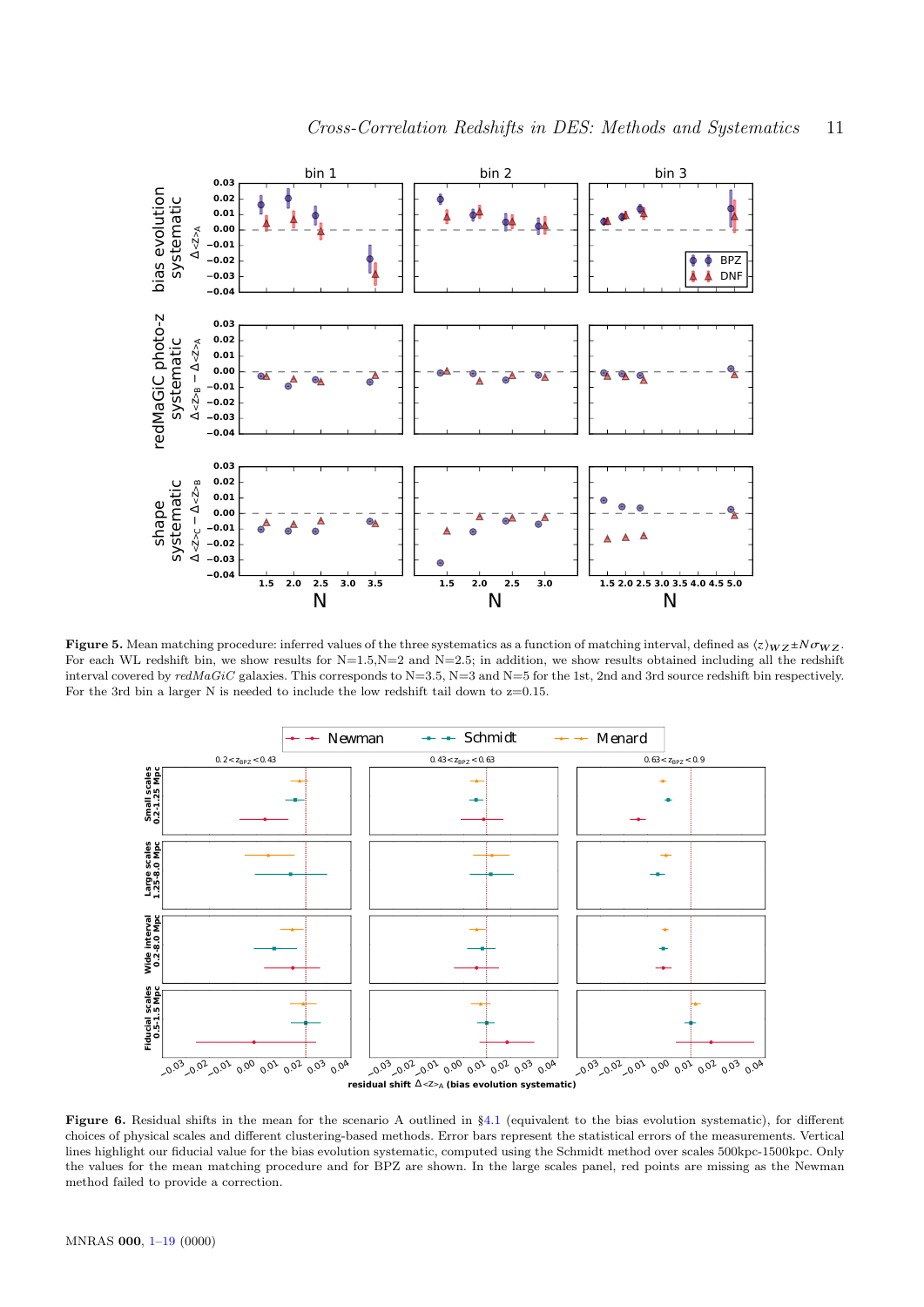# 5 DISCUSSION

## 5.1 Impact of galaxy–matter biases on clustering-based methods

We now demonstrate our previous claim that the bias evolution is responsible for the systematic shifts we observed in §4.1, when we used true redshifts for the reference sample and the true redshift distribution as  $n_{\text{pz}}(z)$ .

In our standard methodology we have chosen not to correct for the redshift evolution of the galaxy–matter bias of both samples (and for the evolution of the dark matter density field, even if the effect is generally sub-dominant, Ménard et al. 2013). This approximation holds as long as the biases evolve on scales larger than the typical width of the unknown distribution. In this sense, it is clear that binning the unknown sample into narrow bins through photo-*z* or color selection helps to reduce the impact of bias evolution (Ménard et al. 2013; Schmidt et al. 2013; Rahman et al. 2015). If the bins are not sufficiently narrow, neglecting the bias evolution leads to systematic shifts.

We estimate the redshift evolution of the galaxy–matter bias and dark matter density field looking at the autocorrelation functions of the reference and the unknown samples, as suggested in Ménard et al.  $(2013)$  and explained in §2.1. We therefore bin both samples in 25 equally-spaced thin bins from  $z=0.15$  to  $z=0.85$  using their true redshift and we then measure the 1-bin autocorrelation functions of the samples. If the bins are sufficiently narrow, and each bin has a top-hat shape, the autocorrelation functions are simply proportional to  $b^2 w_{DM}$ , as shown in §2.1. We caution that we use uniform randoms to compute the WL autocorrelation functions: even though the WL sample selection function used in simulation only roughly mimics the one applied to data, using uniform random is only approximately correct. With this caveat in mind, we estimate the redshift distribution using the following estimator:

$$
n_u(z) \propto \frac{\bar{w}_{ur}(z)}{\sqrt{\bar{w}_{uu}(z)\bar{w}_{rr}(z)}}.\tag{14}
$$

The results obtained using this estimator are shown in fig. 7 and reported in table 3.

By using the new estimator, we can obtain residual shifts which are compatible with zero (see the values reported in table 3 and fig. 7) within statistical uncertainty. The correction induced by including in the estimator the term  $\sqrt{\bar{w}_{uu}(z)}$  accounts for most of the bias evolution systematic, indicating that the major contribution to the systematic is due to the WL sample. The correction induced by the term  $\sqrt{\bar{w}_{rr}(z)}$  is negligible.

We emphasize that this estimator can be implemented only in simulations, since in data we do not have access to the true redshifts needed to bin the samples. In Appendix B we show an alternative correction obtained by binning the samples using their photo-*z*. The correction only works for the  $redMaGiC$  bias, but we decided not to implement it as its impact is negligible.

The bias evolution of the unknown sample constitutes one of the major issues for clustering based methods, and it is one of the dominant sources of systematic in our work. It is worth noting that in our simulation the bias evolution can be complex (as it can be inferred from the middle panels of Fig.

7) and therefore not especially suited for correction using simple parametric approaches (e.g. Matthews & Newman 2010; Schmidt et al. 2013; Davis et al. 2017a).

As the clustering amplitudes of galaxies have been found to depend on galaxy types, colors, and luminosities (Zehavi et al. 2002; Hogg et al. 2003; Blanton et al. 2006; Coil et al. 2006; Cresswell & Percival 2009; Marulli et al. 2013; Skibba et al. 2014), further splitting the unknown sample into smaller subsamples with similar colors/luminosity properties (together with thinner binnings in redshift space) should alleviate the impact of bias evolution (Scottez et al. 2017; van Daalen & White 2017). We also note that one could break the degeneracy between galaxy bias and redshift distribution using other probes, like galaxy-galaxy lensing (Prat et al. 2017).

#### 5.2 Impact of lensing magnification on clustering-based methods

It is well know that lensing magnification (Narayan 1989; Villumsen et al. 1997; Moessner & Jain 1998) can lead to a change in the observed spatial density of galaxies. The enhancement in the flux of magnified galaxies can locally increase the number density, as more galaxies pass the selection cuts/detection threshold of the sample; at the same time, the same volume of space appears to cover a different solid angle on the sky, generally causing the observed number density to decrease. The net effect is driven by the slope of the luminosity function, and it has an impact on the measured clustering signal (Bartelmann & Schneider 2001; Scranton et al. 2005; Ménard et al. 2010; Morrison et al. 2012). For the WL samples, size bias can also be important (Schmidt et al. 2009), but it will not be considered here.

In the context of clustering-based redshift estimates, lensing magnification has been generally ignored (Matthews & Newman 2010; Johnson et al. 2017; van Daalen & White 2017, but see McQuinn & White 2013; Choi et al. 2016). Ménard et al.  $(2013)$  state that the amplitude of the magnification effect on arcminute scales is generally negligible compared to the clustering signal of overlapping samples, and it has a mild dependence with redshift. However, magnification may become dominant in the regimes where the unknown and reference samples do not overlap (i.e., in the tails).

We try here to estimate the impact of lensing magnification on the recovered clustering-based  $n(z)$ . The impact of lensing magnification on the galaxy overdensity is

$$
\delta_{obs} = \delta_g + \delta_\mu,\tag{15}
$$

where  $\delta_g$  is the galaxy overdensity, while  $\delta_\mu$  is the overdensity induced by lensing magnification effects. The crosscorrelation signal between two different samples is therefore

$$
w_{ur,tot}(\theta) = \langle \delta_{g,u}, \delta_{g,r} \rangle (\theta) + \langle \delta_{g,u}, \delta_{\mu,r} \rangle (\theta) +
$$
  

$$
\langle \delta_{g,r}, \delta_{\mu,u} \rangle (\theta) + \langle \delta_{\mu,u}, \delta_{\mu,r} \rangle (\theta). \quad (16)
$$

The first term on the right side of eq. (16) is associated to the clustering due to gravitational interactions, and disappears in the case of no redshift overlap between the unknown and reference samples. All of our methodology described in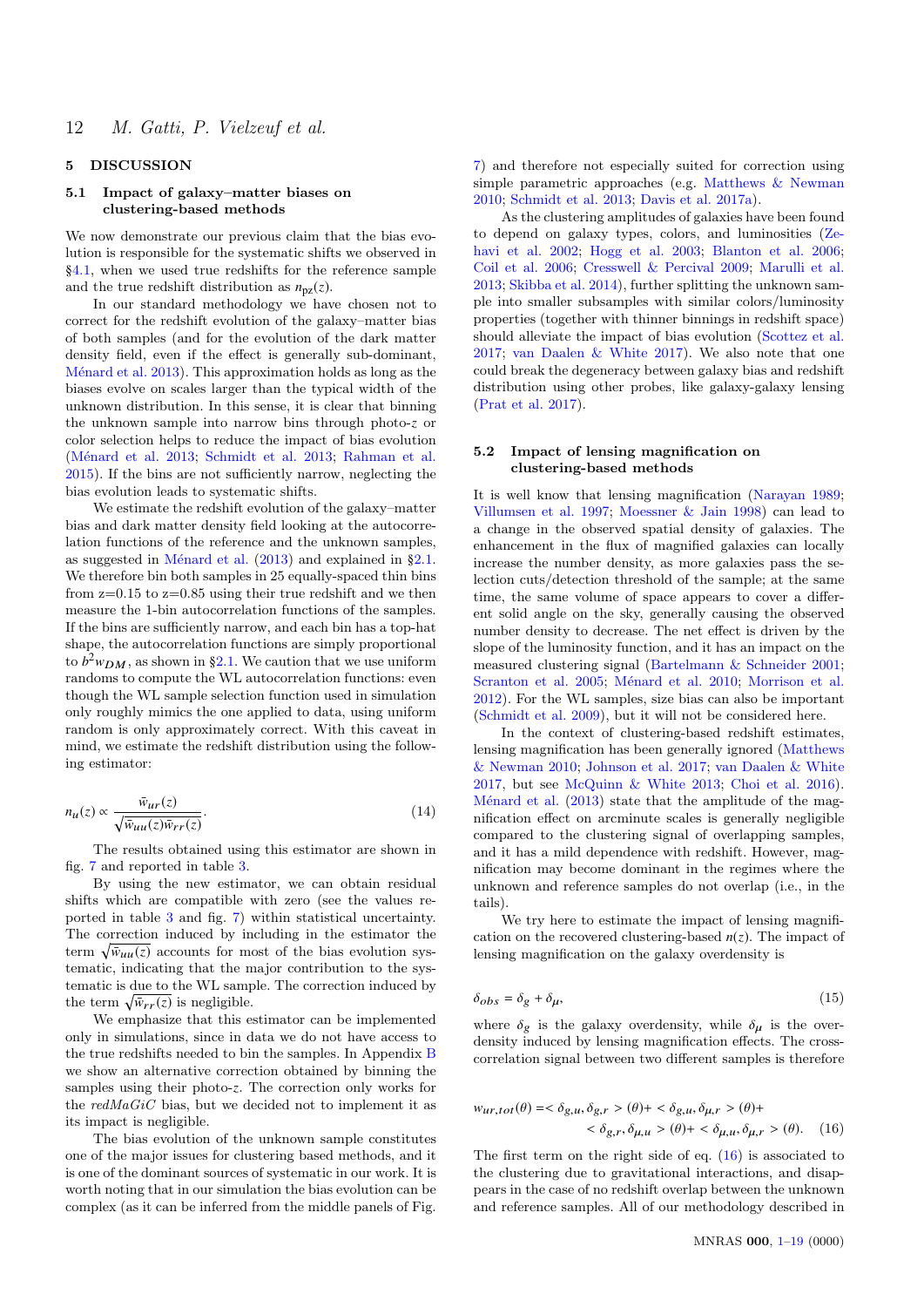Table 3. Residual shifts in the mean for the scenario A outlined in §4.1 (equivalent to the bias evolution systematic), using the estimator introduced in §5.1, which accounts for the redshift evolution of the bias and dark matter density field of both samples. We restricted the clustering-based estimate to the interval where it was possible to measure the autocorrelation function of the two samples.

|                                        | Bin 1              |                   | Bin 2              |                   | Bin 3             |                   |
|----------------------------------------|--------------------|-------------------|--------------------|-------------------|-------------------|-------------------|
|                                        | mean match         | shape match       | mean match         | shape match       | mean match        | shape match       |
| bias evolution<br>systematic $(BPZ)$ : | $-0.004 \pm 0.013$ | $0.001 \pm 0.007$ | $-0.007 \pm 0.007$ | $0.004 \pm 0.003$ | $0.002 \pm 0.003$ | $0.001 \pm 0.002$ |
| bias evolution<br>systematic $(DNF)$ : | $0.000 \pm 0.009$  | $-0.001 + 0.006$  | $-0.002 \pm 0.005$ | $0.002 \pm 0.004$ | $0.004 \pm 0.003$ | $0.002 \pm 0.003$ |



Figure 7. WL photo-z posterior calibration after correcting for the redshift evolution of the bias and dark matter density field of both samples (see §5.1). Top panels: clustering-based  $n_{wz}(z)$  and corrected photo-z posteriors  $n_{\Delta}(z)$ . The true redshift distributions have been used as photo-z posteriors. Middle and bottom panels: 1-bin autocorrelation estimates for the weak lensing and redMaGiC samples, as a function of redshift. We restricted the clustering-based estimate to the interval where it was possible to measure the autocorrelation function of the two samples. Only the results obtained by binning with BPZ and matching the mean are shown.

§2.1 assumes this term to be the dominant one. The second and third terms correspond to the lensing magnification contribution. The fourth term is generally small and can be neglected (Duncan et al. 2014).

$$
\langle \delta_{g,u}, \delta_{g,r} \rangle (\theta) = b_u b_r \int \frac{dl}{2\pi} J_0(l\theta) \int d\chi
$$

$$
\times \frac{[n_u(z(\chi))][n_r(z(\chi))]}{\chi^2 H(z)} P_{NL} \left( \frac{l+1/2}{\chi}, z(\chi) \right). \quad (17)
$$

Using the Limber and flat-sky approximations (e.g. Hui et al. 2007; Loverde et al. 2008; Choi et al. 2016), the first clustering term in the above expression can be modeled via: The terms  $b_u$  and  $b_r$  indicate the galaxy–matter bias of the two samples;  $\chi$  is the comoving distance,  $H(z)$  is the Hubble expansion rate at redshift *z*. *J*<sup>0</sup> is the zeroth order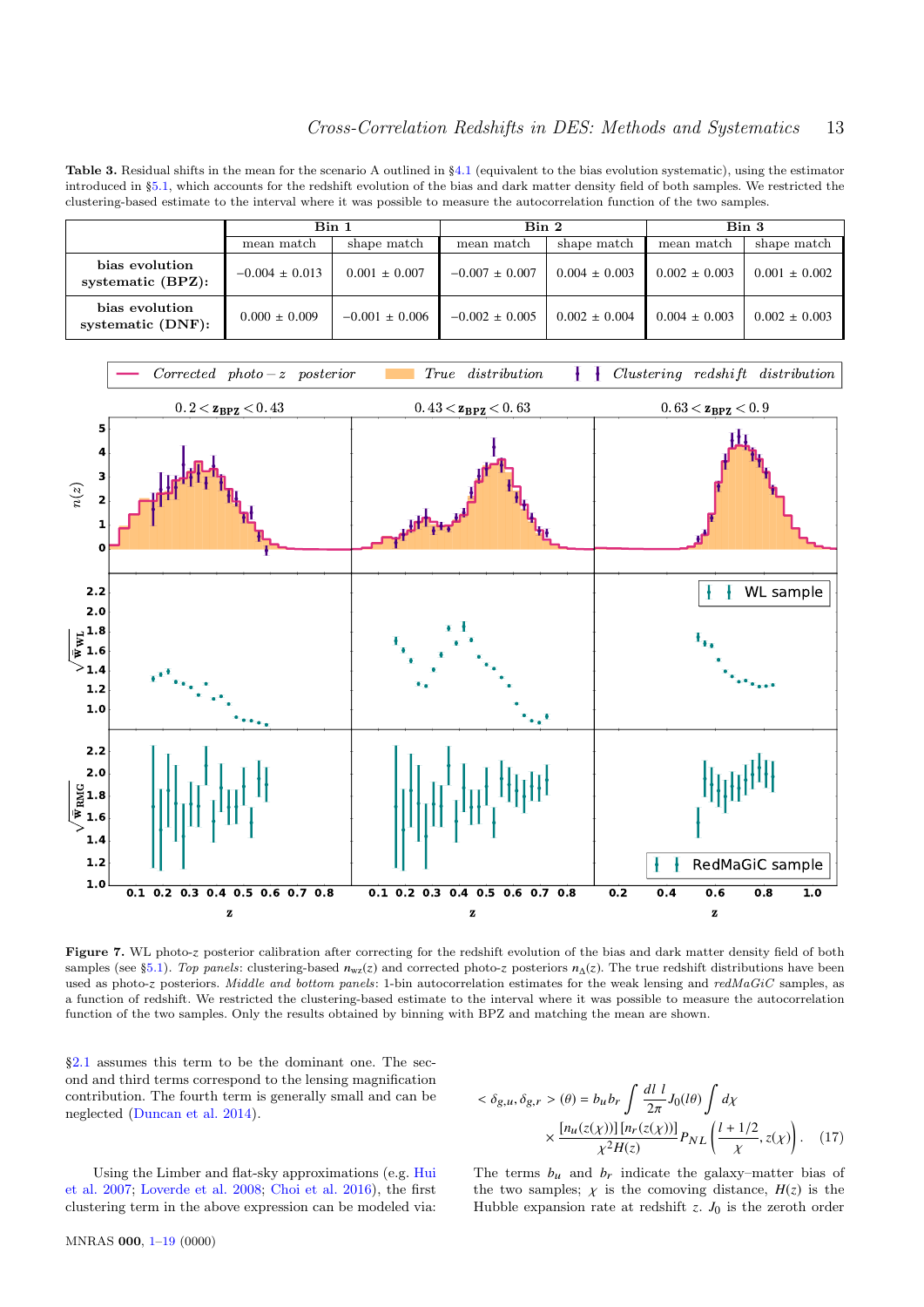

Figure 8. Upper panels: Effect of lensing magnification on clustering-based estimate. Shaded regions represent theoretical predictions for the various components of the signal (lensing magnification due to  $redMaGiC$  and the WL sample, as well as the clustering due to gravitational interaction only), while the points represent the actual measurement in simulations. Vertical lines show the mean of the redshift distributions computed over the full redshift interval. Lower panels: as the upper panels, but zoomed in on the lensing magnification signal.

Bessel function.  $P_{NL}(k, \chi)$  is the 3D matter power spectrum at wavenumber k (which, in the Limber approximation, is set equal to  $(l + 1/2)/\chi$  and at the cosmic time associated with redshift z.

Under the approximation of weak gravitational lensing, the terms due to lensing magnification in eq. (16) can be written as

$$
\langle \delta_{g,1}, \delta_{\mu,2} \rangle (\theta) = b_1 (2.5s_2 - 1) \int \frac{dl}{2\pi} J_0(l\theta) \int d\chi n_1(z(\chi))
$$

$$
\times \frac{q_2(\chi)}{\chi^2 H(z)} P_{NL} \left( \frac{l + 1/2}{\chi}, z(\chi) \right). \quad (18)
$$

The subscripts 1 and 2 are such that eq. (18) can refer either to the term  $\langle \delta_{g,u}, \delta_{\mu,r} \rangle$  or to  $\langle \delta_{g,r}, \delta_{\mu,u} \rangle$ . The term  $s_2$  is the slope of the cumulative number counts evaluated at flux limit of the sample "2". The slope of the cumulative number counts is formally defined for a flux limited sample as

$$
s = \frac{d \log_{10} n(> m)}{dm},\tag{19}
$$

where  $n(m)$  is the cumulative number counts as a function of magnitude *m*, and *s* is to be evaluated at the flux limit of the sample. The term  $q_2(\chi)$  is the lensing redshift weight function defined as:

$$
q_2(\chi) = \frac{3H_0^2 \Omega_m \chi}{c^2 a(\chi)} \int_{\chi}^{\chi(z=\infty)} d\chi' n_2(z(\chi')) \frac{dz}{d\chi'} \frac{\chi' - \chi}{\chi'}.
$$
 (20)

 $H_0$  and  $a(\chi)$  are respectively the Hubble constant today and the scale factor.

Knowing the redshift distribution, the bias evolution and the slope of the cumulative number counts for the two samples, theoretical predictions for the expected clusteringbased  $n(z)$  signal can be made through eq. (17) and eq. (18) and compared to the signal measured in simulations.

The true redshift distribution of the two samples is obtainable from the simulations. For the bias evolution, we make use of the 1-point estimate measured in §5.1, appropriately corrected for the contribution due to the dark matter density field. For the sake of simplicity, we do not propagate to the theoretical predictions the statistical uncertainty of the 1-point estimates of the two samples biases.

Concerning the slope of cumulative number counts, red- $MaGiC$  galaxies are in principle not a flux-limited sample (the sample is indeed volume-limited up to  $z=0.85$ , and on top of that, galaxies are required to belong to the red sequence and to have luminosity greater than a fixed threshold value, see Rozo et al. 2016). However, red- $MaGiC$  galaxies are binned in thin redshift bins; within each bin, the sample can be well approximated as flux limited  $(m > M_{lim} + 5log_{10}(d(z_{bin}))$ . The thinner the bins, the better the approximation: this should be reflected as a sharp drop in the number counts as a function of magnitude. Therefore, for each bin, we evaluate the slope of the cumulative number count using eq. (19) at the magnitude where the number counts start to drop.

For the weak lensing sample the selection is way more complex and eq. (19) can not be directly applied. Fully characterizing the selection function for the weak lensing sample goes beyond the scope of this paper. We consider the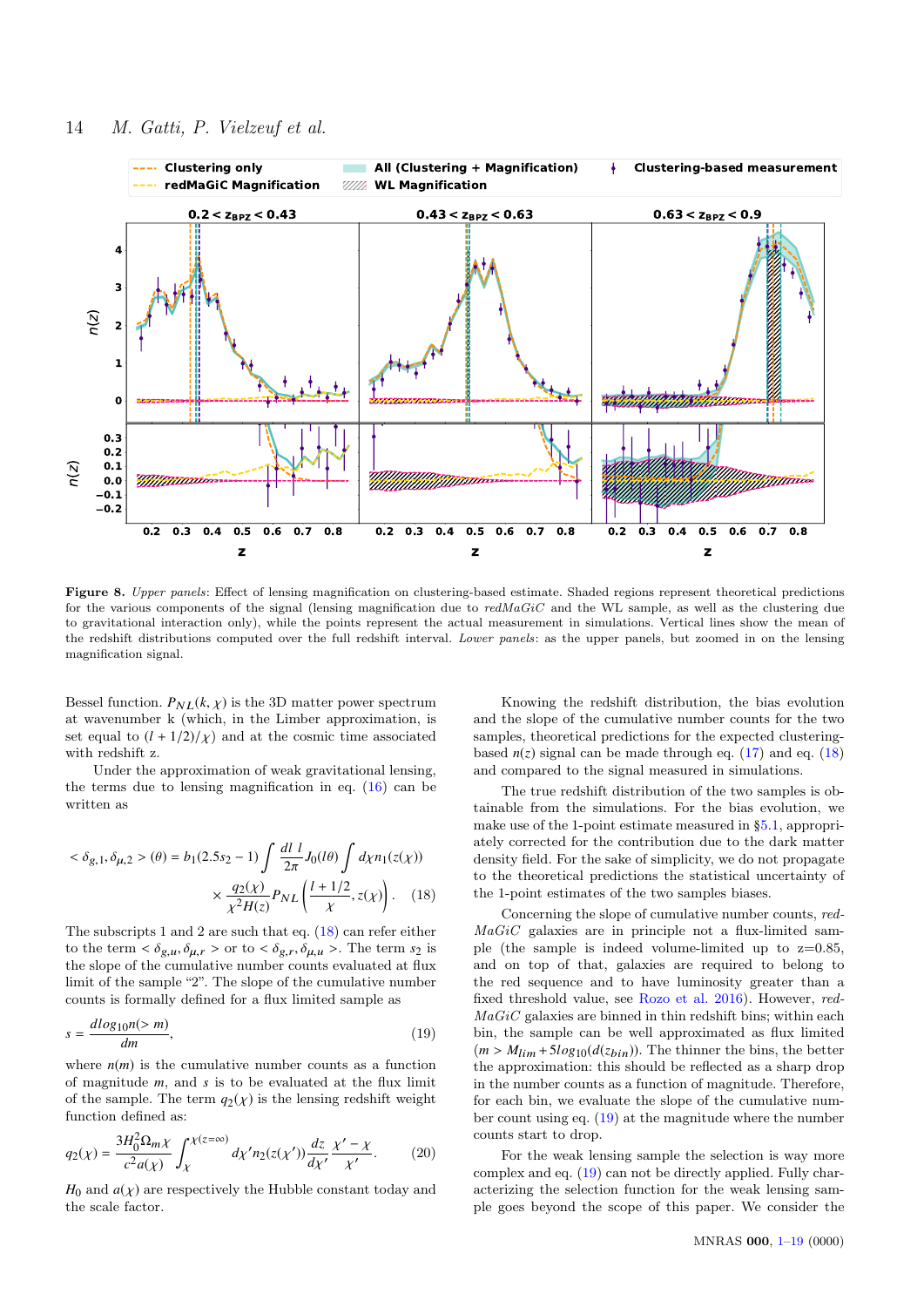predicted lensing signal for two characteristic values of the amplitude parameter  $2.5s - 1$ , namely  $2.5s - 1 = \pm 1.5$ .

The results of this procedure are shown in fig. 8. We see that the predicted magnification signal is qualitatively similar to the excess clustering observed in the simulations, suggesting that the excess shown at high redshift in the topleft panel of fig. 4 is indeed due to magnification induced by  $redMaGiC$  galaxies at high redshift. Magnification due to the WL sample acting as a source is producing a noticeable effect only in the third bin, and the effect depends on the exact value of the amplitude parameter <sup>2</sup>.5*<sup>s</sup>* <sup>−</sup> <sup>1</sup>.

The result of this test shows that lensing magnification can have a non negligible impact on the clustering-based  $n(z)$ , mostly on the tails of the recovered distribution. It is worth stressing that the procedure presented in this paper is little affected by lensing magnification, as we cut out the tails from our analysis. We leave properly incorporating weak-lensing magnification effects into the analysis to future work.

#### 6 CONCLUSIONS

Using numerical simulations, we characterize the performance of clustering-based calibration of the Dark Energy Survey Year 1 (DES Y1) redshift distributions. Our standard calibration procedure is divided into two steps: a first step where the redshift distribution of a given science sample is estimated using a clustering-based method; a second step where this estimated redshift distribution is used to correct for an overall photometric redshift bias in the posterior of traditional photo-*z* algorithms.

We use  $redMaGiC$  galaxies as the reference sample for the clustering-based estimate. We show that our procedure could be applied in case of partial overlap in redshift space between the reference sample and the science sample. As for the science sample, we consider a simulated version of DES Y1 weak lensing source galaxies, divided in three redshift bins. We present the results for the photo-*z* posterior of two different photo-*z* codes (a template-based code, BPZ, and a machine learning code, DNF). The photo-*z* codes are also used to bin the weak lensing source redshift bins, using their mean photo-*z* redshift.

We identify and characterized in our procedure three main sources of systematic errors in our methodology:

• bias evolution systematic: systematic error induced by neglecting the redshift evolution of the galaxy–matter biases of the WL and  $\mathit{redMaGiC}$  samples and the evolution of the dark matter density field;

• *redMaGiC photo-z systematic*: systematic caused by not using a spectroscopic sample as a reference;

• *shape systematic*: systematic due to an incorrect shape of the photo-*z* posterior. This systematic is exacerbated if there is only a partial overlap between the  $redMaGiC$  and WL samples.

We find the bias evolution systematic (particularly, the effect due to the bias evolution of the WL sample) and shape systematic to dominate the total error budget. We also find statistical uncertainties in our procedure to be sub-dominant with respect to systematic errors. Total systematic errors for

our calibration procedure, as a function of WL source redshift bin and photo-*z* code, are provided in §4.5, and stand at the level of  $\Delta\langle z \rangle \leq 0.02$ .

We further address the impact of changing our fiducial choices concerning the angular scales and method used for the clustering-based estimate, and discuss how our methodology could be improved. In particular, future works have to efficiently deal with the problem of the redshift evolution of the galaxy–matter bias of the science sample. This could be achieved by further splitting the science sample in luminosity/color cells. Other probes, like galaxy-galaxy lensing, could be also used to break the degeneracy between galaxy bias and redshift distribution. Lensing magnification, whose impact is marginal in this study, might no longer be negligible as survey requirements become more stringent. Lastly, we note that as clustering-based methods improve and systematic errors become sub-dominant with respect to statistical errors, full modeling of the cross-covariance between clustering-based  $n(z)$  and other 2-point correlation functions will be required so as not to bias the cosmological analysis.

The calibration strategy presented in this paper is fully implemented in the DES Y1 cosmic shear and combined two-point function analysis (Troxel et al. 2017; DES Collaboration 2017). Its direct application to DES Y1 data is discussed in two other companion papers (Davis et al. 2017b; Cawthon et al. 2017). Even though we show systematic errors to dominate over statistical uncertainties for this calibration procedure, this does not have negative implications for the DES Y1 cosmological analysis, which remains statistically dominated.

# ACKNOWLEDGEMENTS

This paper has gone through internal review by the DES collaboration. It has been assigned DES paper id DES-2017- 0261 and FermiLab Preprint number PUB-17-317-A-AE.

Support for DG was provided by NASA through Einstein Postdoctoral Fellowship grant number PF5- 160138 awarded by the Chandra X-ray Center, which is operated by the Smithsonian Astrophysical Observatory for NASA under contract NAS8-03060. ER acknowledges support by the DOE Early Career Program, DOE grant DE-SC0015975, and the Sloan Foundation, grant FG-2016-6443.

Funding for the DES Projects has been provided by the U.S. Department of Energy, the U.S. National Science Foundation, the Ministry of Science and Education of Spain, the Science and Technology Facilities Council of the United Kingdom, the Higher Education Funding Council for England, the National Center for Supercomputing Applications at the University of Illinois at Urbana-Champaign, the Kavli Institute of Cosmological Physics at the University of Chicago, the Center for Cosmology and Astro-Particle Physics at the Ohio State University, the Mitchell Institute for Fundamental Physics and Astronomy at Texas A&M University, Financiadora de Estudos e Projetos, Fundação Carlos Chagas Filho de Amparo à Pesquisa do Estado do Rio de Janeiro, Conselho Nacional de Desenvolvimento Científico e Tecnológico and the Ministério da Ciência, Tecnologia e Inovação, the Deutsche Forschungsgemeinschaft and the Collaborating Institutions in the Dark Energy Survey.

The Collaborating Institutions are Argonne National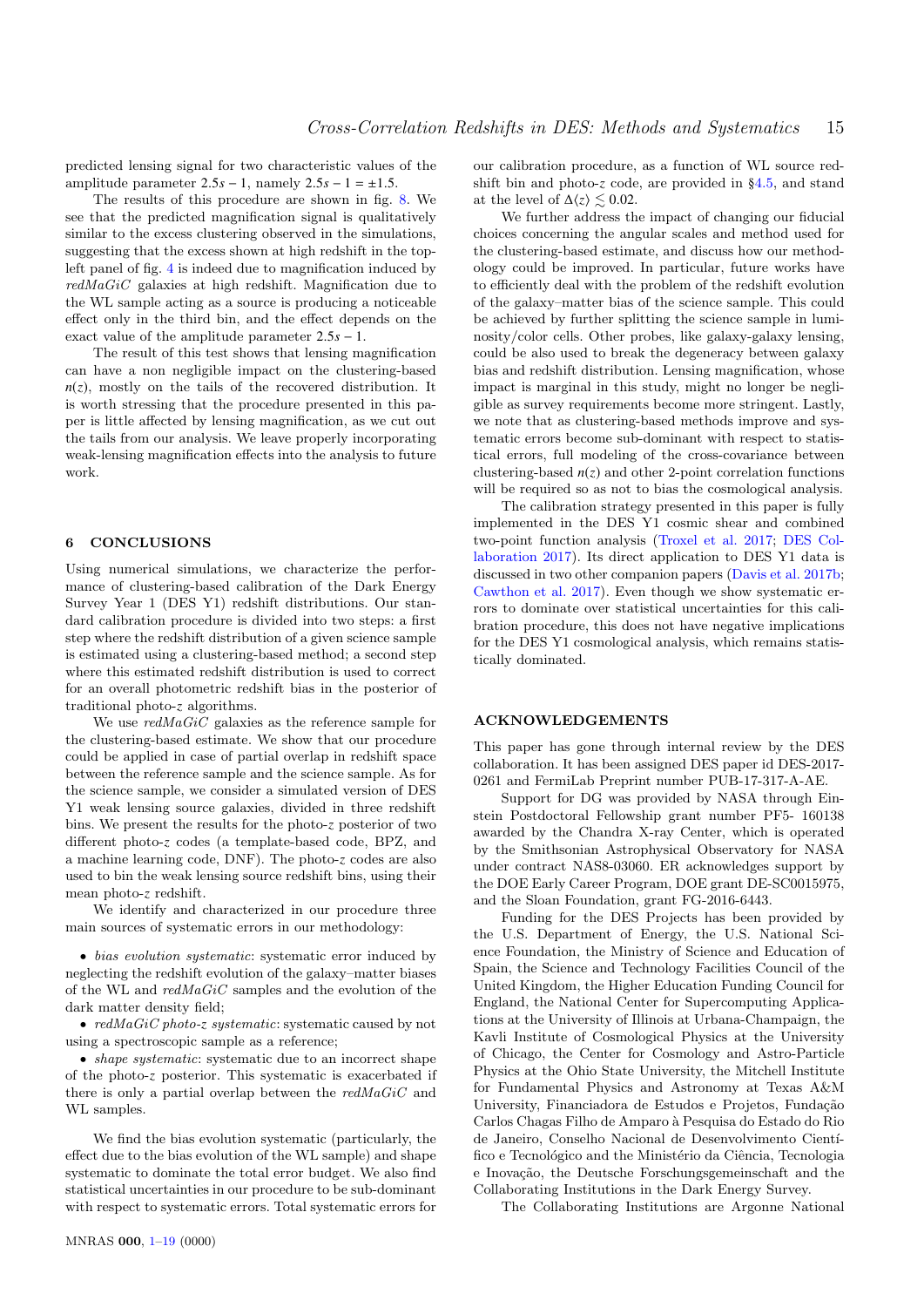Laboratory, the University of California at Santa Cruz, the University of Cambridge, Centro de Investigaciones Energéticas, Medioambientales y Tecnológicas-Madrid, the University of Chicago, University College London, the DES-Brazil Consortium, the University of Edinburgh, the Eidgenössische Technische Hochschule (ETH) Zürich, Fermi National Accelerator Laboratory, the University of Illinois at Urbana-Champaign, the Institut de Ciències de l'Espai (IEEC/CSIC), the Institut de Física d'Altes Energies, Lawrence Berkeley National Laboratory, the Ludwig-Maximilians Universität München and the associated Excellence Cluster Universe, the University of Michigan, the National Optical Astronomy Observatory, the University of Nottingham, The Ohio State University, the University of Pennsylvania, the University of Portsmouth, SLAC National Accelerator Laboratory, Stanford University, the University of Sussex, Texas A&M University, and the OzDES Membership Consortium.

Based in part on observations at Cerro Tololo Inter-American Observatory, National Optical Astronomy Observatory, which is operated by the Association of Universities for Research in Astronomy (AURA) under a cooperative agreement with the National Science Foundation.

The DES data management system is supported by the National Science Foundation under Grant Numbers AST-1138766 and AST-1536171. The DES participants from Spanish institutions are partially supported by MINECO under grants AYA2015-71825, ESP2015-88861, FPA2015- 68048, SEV-2012-0234, SEV-2016-0597, and MDM-2015- 0509, some of which include ERDF funds from the European Union. IFAE is partially funded by the CERCA program of the Generalitat de Catalunya. Research leading to these results has received funding from the European Research Council under the European Union's Seventh Framework Program (FP7/2007-2013) including ERC grant agreements 240672, 291329, and 306478. We acknowledge support from the Australian Research Council Centre of Excellence for All-sky Astrophysics (CAASTRO), through project number CE110001020.

This manuscript has been authored by Fermi Research Alliance, LLC under Contract No. DE-AC02-07CH11359 with the U.S. Department of Energy, Office of Science, Office of High Energy Physics. The United States Government retains and the publisher, by accepting the article for publication, acknowledges that the United States Government retains a non-exclusive, paid-up, irrevocable, world-wide license to publish or reproduce the published form of this manuscript, or allow others to do so, for United States Government purposes.

This research used computing resources at SLAC National Accelerator Laboratory, and at the National Energy Research Scientific Computing Center, a DOE Office of Science User Facility supported by the Office of Science of the U.S. Department of Energy under Contract No. DE-AC02- 05CH11231. This research was funded partially by the Australian Government through the Australian Research Council through project DP160100930.

# **REFERENCES**

Aihara H., et al., 2017, preprint, ([arXiv:1702.08449](http://arxiv.org/abs/1702.08449))

- Applegate D. E., et al., 2014, [MNRAS,](http://dx.doi.org/10.1093/mnras/stt2129) [439, 48](http://adsabs.harvard.edu/abs/2014MNRAS.439...48A)
- Bartelmann M., Schneider P., 2001, [Phys. Rep.,](http://dx.doi.org/10.1016/S0370-1573(00)00082-X) [340, 291](http://adsabs.harvard.edu/abs/2001PhR...340..291B)
- Becker M. R., 2013, [MNRAS,](http://dx.doi.org/10.1093/mnras/stt1352) [435, 115](http://adsabs.harvard.edu/abs/2013MNRAS.435..115B)
- Behroozi P. S., Wechsler R. H., Wu H.-Y., 2013, [ApJ,](http://dx.doi.org/10.1088/0004-637X/762/2/109) [762, 109](http://adsabs.harvard.edu/abs/2013ApJ...762..109B)
- Benítez N., 2000, [ApJ,](http://dx.doi.org/10.1086/308947) [536, 571](http://adsabs.harvard.edu/abs/2000ApJ...536..571B)
- Bezanson R., et al., 2016, [ApJ,](http://dx.doi.org/10.3847/0004-637X/822/1/30) [822, 30](http://adsabs.harvard.edu/abs/2016ApJ...822...30B)
- Blanton M. R., Eisenstein D., Hogg D. W., Zehavi I., 2006, [ApJ,](http://dx.doi.org/10.1086/500918) [645, 977](http://adsabs.harvard.edu/abs/2006ApJ...645..977B)
- Breiman L., 2001, [Mach. Learn.,](http://dx.doi.org/10.1023/A:1010933404324) 45, 5
- Carrasco Kind M., Brunner R. J., 2013, [MNRAS,](http://dx.doi.org/10.1093/mnras/stt574) [432, 1483](http://adsabs.harvard.edu/abs/2013MNRAS.432.1483C)
- Cawthon R., Davis C., Gatti M., Vielzeuf P., et al., 2017, to be submitted to PRD
- Choi A., et al., 2016, [MNRAS,](http://dx.doi.org/10.1093/mnras/stw2241) [463, 3737](http://adsabs.harvard.edu/abs/2016MNRAS.463.3737C)
- Coe D., Benítez N., Sánchez S. F., Jee M., Bouwens R., Ford H., 2006, [AJ,](http://dx.doi.org/10.1086/505530) [132, 926](http://adsabs.harvard.edu/abs/2006AJ....132..926C)
- Coil A. L., Newman J. A., Cooper M. C., Davis M., Faber S. M., Koo D. C., Willmer C. N. A., 2006, [ApJ,](http://dx.doi.org/10.1086/503601) [644, 671](http://adsabs.harvard.edu/abs/2006ApJ...644..671C)
- Cooper M. C., et al., 2011, [ApJS,](http://dx.doi.org/10.1088/0067-0049/193/1/14) [193, 14](http://adsabs.harvard.edu/abs/2011ApJS..193...14C)
- Cresswell J. G., Percival W. J., 2009, [MNRAS,](http://dx.doi.org/10.1111/j.1365-2966.2008.14082.x) [392, 682](http://adsabs.harvard.edu/abs/2009MNRAS.392..682C)
- Cunha C. E., Lima M., Oyaizu H., Frieman J., Lin H., 2009, [MNRAS,](http://dx.doi.org/10.1111/j.1365-2966.2009.14908.x) [396, 2379](http://adsabs.harvard.edu/abs/2009MNRAS.396.2379C)
- DES Collaboration 2017, preprint ([arXiv:1708.01530](http://arxiv.org/abs/1708.01530))
- Davis M., Peebles P. J. E., 1983, [ApJ,](http://dx.doi.org/10.1086/160884) [267, 465](http://adsabs.harvard.edu/abs/1983ApJ...267..465D)
- Davis C., et al., 2017a, preprint, ([arXiv:1707.08256](http://arxiv.org/abs/1707.08256))
- Davis C., Gatti M., Vielzeuf P., Cawthon R., et al., 2017b, to be submitted to PRD
- De Vicente J., Sánchez E., Sevilla-Noarbe I., 2016, [MNRAS,](http://dx.doi.org/10.1093/mnras/stw857) [459,](http://adsabs.harvard.edu/abs/2016MNRAS.459.3078D) [3078](http://adsabs.harvard.edu/abs/2016MNRAS.459.3078D)
- DeRose J., Wechsler R., Rykoff E., et al., 2017, in prep.
- Duncan C. A. J., Joachimi B., Heavens A. F., Heymans C., Hildebrandt H., 2014, [MNRAS,](http://dx.doi.org/10.1093/mnras/stt2060) [437, 2471](http://adsabs.harvard.edu/abs/2014MNRAS.437.2471D)
- Elvin-Poole J., et al., 2017, preprint ([arXiv:1708.01536](http://arxiv.org/abs/1708.01536))
- Foreman-Mackey D., Hogg D. W., Lang D., Goodman J., 2013, [PASP,](http://dx.doi.org/10.1086/670067) [125, 306](http://adsabs.harvard.edu/abs/2013PASP..125..306F)
- Gschwend J., et al., 2017, in prep
- Hartlap J., Simon P., Schneider P., 2007, [A&A,](http://dx.doi.org/10.1051/0004-6361:20066170) [464, 399](http://adsabs.harvard.edu/abs/2007A%26A...464..399H)
- Hildebrandt H., et al., 2010, [A&A,](http://dx.doi.org/10.1051/0004-6361/201014885) [523, A31](http://adsabs.harvard.edu/abs/2010A%26A...523A..31H)
- Hildebrandt H., et al., 2017, [MNRAS,](http://dx.doi.org/10.1093/mnras/stw2805) [465, 1454](http://adsabs.harvard.edu/abs/2017MNRAS.465.1454H)
- Hogg D. W., et al., 2003, [ApJ,](http://dx.doi.org/10.1086/374238) [585, L5](http://adsabs.harvard.edu/abs/2003ApJ...585L...5H)
- Hoyle B., et al., 2017, preprint ([arXiv:1708.01532](http://arxiv.org/abs/1708.01532))
- Hui L., Gaztañaga E., Loverde M., 2007, *[Phys. Rev. D,](http://dx.doi.org/10.1103/PhysRevD.76.103502) [76, 103502](http://adsabs.harvard.edu/abs/2007PhRvD..76j3502H)*
- Johnson A., et al., 2017, [MNRAS,](http://dx.doi.org/10.1093/mnras/stw3033) [465, 4118](http://adsabs.harvard.edu/abs/2017MNRAS.465.4118J)
- Krause E., Eifler E., Zuntz J., Friedrich O., Troxel M., et al., 2017, preprint ([arXiv:1706.09359](http://arxiv.org/abs/1706.09359))
- Landy S. D., Szalay A. S., 1993, [ApJ,](http://dx.doi.org/10.1086/172900) [412, 64](http://adsabs.harvard.edu/abs/1993ApJ...412...64L)
- Laureijs R., et al., 2011, preprint, ([arXiv:1110.3193](http://arxiv.org/abs/1110.3193))
	- Lilly S. J., et al., 2009, [ApJS,](http://dx.doi.org/10.1088/0067-0049/184/2/218) [184, 218](http://adsabs.harvard.edu/abs/2009ApJS..184..218L)
	- Lima M., Cunha C. E., Oyaizu H., Frieman J., Lin H., Sheldon E. S., 2008, [MNRAS,](http://dx.doi.org/10.1111/j.1365-2966.2008.13510.x) [390, 118](http://adsabs.harvard.edu/abs/2008MNRAS.390..118L)
- Loverde M., Hui L., Gaztañaga E., 2008, [Phys. Rev. D,](http://dx.doi.org/10.1103/PhysRevD.77.023512) [77, 023512](http://adsabs.harvard.edu/abs/2008PhRvD..77b3512L)
- MacCrann N., DeRose J., Wechsler R., et al., 2017, to be submitted to PRD
- Marulli F., et al., 2013, [A&A,](http://dx.doi.org/10.1051/0004-6361/201321476) [557, A17](http://adsabs.harvard.edu/abs/2013A%26A...557A..17M)
- Masters D. C., Stern D. K., Cohen J. G., Capak P. L., Rhodes J. D., Castander F. J., Paltani S., 2017, [ApJ,](http://dx.doi.org/10.3847/1538-4357/aa6f08) [841, 111](http://adsabs.harvard.edu/abs/2017ApJ...841..111M)
- Matthews D. J., Newman J. A., 2010, [ApJ,](http://dx.doi.org/10.1088/0004-637X/721/1/456) [721, 456](http://adsabs.harvard.edu/abs/2010ApJ...721..456M)
- McQuinn M., White M., 2013, [MNRAS,](http://dx.doi.org/10.1093/mnras/stt914) [433, 2857](http://adsabs.harvard.edu/abs/2013MNRAS.433.2857M)
- Ménard B., Scranton R., Fukugita M., Richards G., 2010, [MN-](http://dx.doi.org/10.1111/j.1365-2966.2010.16486.x)[RAS,](http://dx.doi.org/10.1111/j.1365-2966.2010.16486.x) [405, 1025](http://adsabs.harvard.edu/abs/2010MNRAS.405.1025M)
- Ménard B., Scranton R., Schmidt S., Morrison C., Jeong D., Budavari T., Rahman M., 2013, preprint, ([arXiv:1303.4722](http://arxiv.org/abs/1303.4722))
- Moessner R., Jain B., 1998, [MNRAS,](http://dx.doi.org/10.1046/j.1365-8711.1998.01378.x) [294, L18](http://adsabs.harvard.edu/abs/1998MNRAS.294L..18M)
- Morrison C. B., Hildebrandt H., 2015, [MNRAS,](http://dx.doi.org/10.1093/mnras/stv2103) [454, 3121](http://adsabs.harvard.edu/abs/2015MNRAS.454.3121M)
- Morrison C. B., Scranton R., Ménard B., Schmidt S. J., Tyson J. A., Ryan R., Choi A., Wittman D. M., 2012, [MNRAS,](http://dx.doi.org/10.1111/j.1365-2966.2012.21826.x) [426,](http://adsabs.harvard.edu/abs/2012MNRAS.426.2489M) [2489](http://adsabs.harvard.edu/abs/2012MNRAS.426.2489M)
- Narayan R., 1989, [ApJ,](http://dx.doi.org/10.1086/185418) [339, L53](http://adsabs.harvard.edu/abs/1989ApJ...339L..53N)
- Newman J. A., 2008, [ApJ,](http://dx.doi.org/10.1086/589982) [684, 88](http://adsabs.harvard.edu/abs/2008ApJ...684...88N)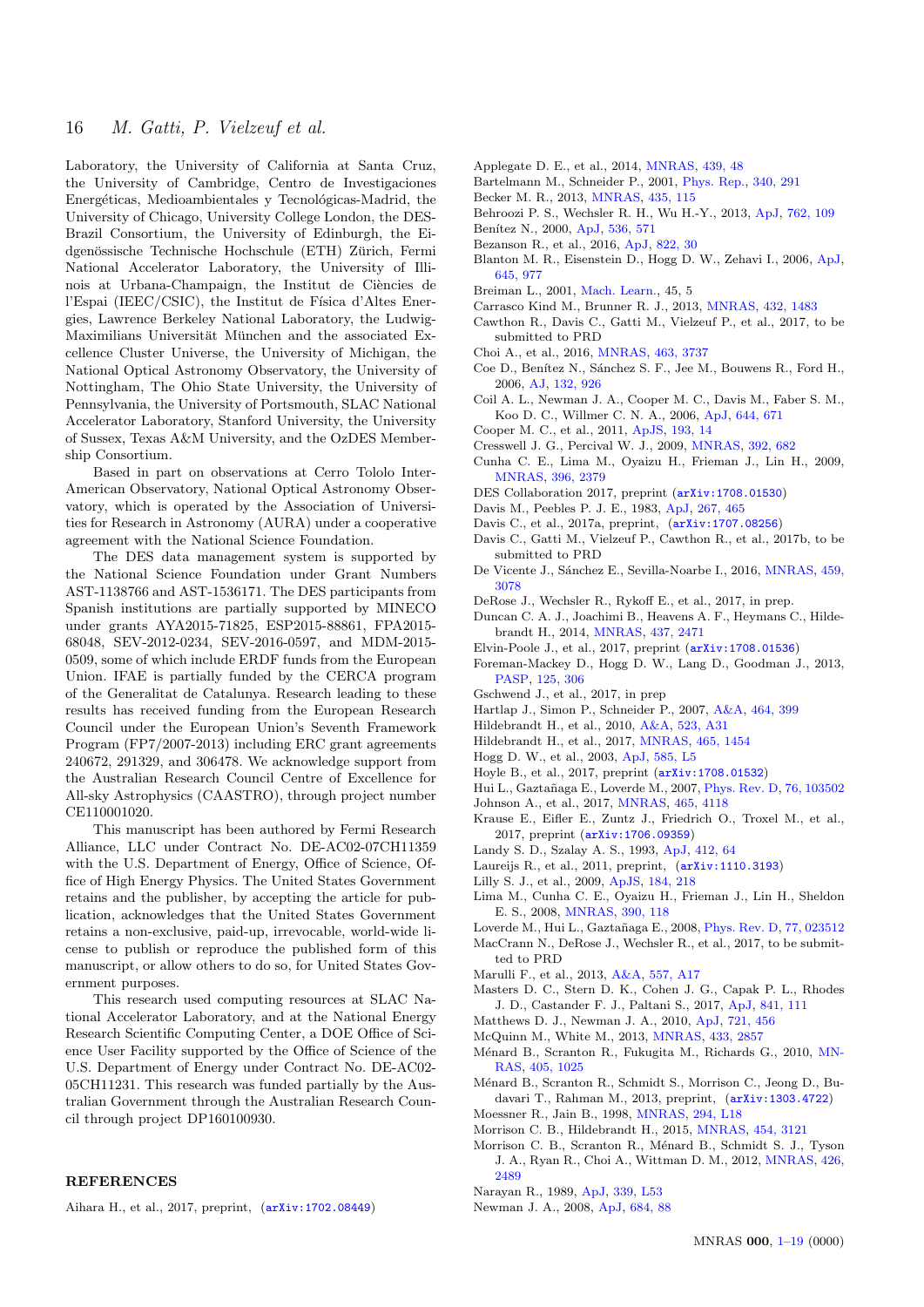- Newman J. A., et al., 2013, [ApJS,](http://dx.doi.org/10.1088/0067-0049/208/1/5) [208, 5](http://adsabs.harvard.edu/abs/2013ApJS..208....5N)
- Newman J. A., et al., 2015, [Astroparticle Physics,](http://dx.doi.org/10.1016/j.astropartphys.2014.06.007) [63, 81](http://adsabs.harvard.edu/abs/2015APh....63...81N)
- Norberg P., Baugh C. M., Gaztañaga E., Croton D. J., 2009, [MNRAS,](http://dx.doi.org/10.1111/j.1365-2966.2009.14389.x) [396, 19](http://adsabs.harvard.edu/abs/2009MNRAS.396...19N)
- Prat J., et al., 2017, preprint ([arXiv:1708.01537](http://arxiv.org/abs/1708.01537))
- Rahman M., Ménard B., Scranton R., Schmidt S. J., Morrison C. B., 2015, [MNRAS,](http://dx.doi.org/10.1093/mnras/stu2636) [447, 3500](http://adsabs.harvard.edu/abs/2015MNRAS.447.3500R)
- Rau M. M., Seitz S., Brimioulle F., Frank E., Friedrich O., Gruen D., Hoyle B., 2015, [MNRAS,](http://dx.doi.org/10.1093/mnras/stv1567) [452, 3710](http://adsabs.harvard.edu/abs/2015MNRAS.452.3710R)
- Rozo E., et al., 2016, [MNRAS,](http://dx.doi.org/10.1093/mnras/stw1281) [461, 1431](http://adsabs.harvard.edu/abs/2016MNRAS.461.1431R)
- Rykoff E. S., et al., 2014, [ApJ,](http://dx.doi.org/10.1088/0004-637X/785/2/104) [785, 104](http://adsabs.harvard.edu/abs/2014ApJ...785..104R)
- Rykoff E. S., Rozo E., Keisler R., 2015, ArXiv: 1509.00870,
- Sánchez C., et al., 2014, *MNRAS*, [445, 1482](http://adsabs.harvard.edu/abs/2014MNRAS.445.1482S)
- Schmidt F., Rozo E., Dodelson S., Hui L., Sheldon E., 2009, [Phys](http://dx.doi.org/10.1103/PhysRevLett.103.051301)[ical Review Letters,](http://dx.doi.org/10.1103/PhysRevLett.103.051301) [103, 051301](http://adsabs.harvard.edu/abs/2009PhRvL.103e1301S)
- Schmidt S. J., Ménard B., Scranton R., Morrison C., McBride C. K., 2013, [MNRAS,](http://dx.doi.org/10.1093/mnras/stt410) [431, 3307](http://adsabs.harvard.edu/abs/2013MNRAS.431.3307S)
- Scottez V., et al., 2016, [MNRAS,](http://dx.doi.org/10.1093/mnras/stw1500) [462, 1683](http://adsabs.harvard.edu/abs/2016MNRAS.462.1683S)
- Scottez V., Benoit-Lévy A., Coupon J., Ilbert O., Mellier Y., 2017, preprint, ([arXiv:1705.02629](http://arxiv.org/abs/1705.02629))
- Scranton R., et al., 2005, [ApJ,](http://dx.doi.org/10.1086/431358) [633, 589](http://adsabs.harvard.edu/abs/2005ApJ...633..589S)
- Simet M., Mandelbaum R., 2015, [MNRAS,](http://dx.doi.org/10.1093/mnras/stv313) [449, 1259](http://adsabs.harvard.edu/abs/2015MNRAS.449.1259S)
- Skibba R. A., et al., 2014, [ApJ,](http://dx.doi.org/10.1088/0004-637X/784/2/128) [784, 128](http://adsabs.harvard.edu/abs/2014ApJ...784..128S)
- Smith R. E., Scoccimarro R., Sheth R. K., 2007, [Phys. Rev. D,](http://dx.doi.org/10.1103/PhysRevD.75.063512) [75, 063512](http://adsabs.harvard.edu/abs/2007PhRvD..75f3512S)
- Spergel D., et al., 2013, preprint, ([arXiv:1305.5422](http://arxiv.org/abs/1305.5422))
- Springel V., 2005, [MNRAS,](http://dx.doi.org/10.1111/j.1365-2966.2005.09655.x) [364, 1105](http://adsabs.harvard.edu/abs/2005MNRAS.364.1105S)
- The Dark Energy Survey Collaboration 2005, ArXiv Astrophysics e-prints,
- Troxel M., et al., 2017, preprint ([arXiv:1708.01538](http://arxiv.org/abs/1708.01538))
- Tyson J. A., Wittman D. M., Hennawi J. F., Spergel D. N., 2003, [Nuclear Physics B Proceedings Supplements,](http://dx.doi.org/10.1016/S0920-5632(03)02073-5) [124, 21](http://adsabs.harvard.edu/abs/2003NuPhS.124...21T)
- Villumsen J. V., Freudling W., da Costa L. N., 1997, [ApJ,](http://dx.doi.org/10.1086/304072) [481,](http://adsabs.harvard.edu/abs/1997ApJ...481..578V) [578](http://adsabs.harvard.edu/abs/1997ApJ...481..578V)
- Wechsler R., DeRose J., Busha 2017, in prep.
- Zehavi I., et al., 2002, [ApJ,](http://dx.doi.org/10.1086/339893) [571, 172](http://adsabs.harvard.edu/abs/2002ApJ...571..172Z)
- Zuntz J., Sheldon E., Samuroff S., et al., 2017, preprint ([arXiv:1708.01533](http://arxiv.org/abs/1708.01533))
- de Jong J. T. A., et al., 2013, The Messenger, [154, 44](http://adsabs.harvard.edu/abs/2013Msngr.154...44J)
- van Daalen M. P., White M., 2017, preprint, ([arXiv:1703.05326](http://arxiv.org/abs/1703.05326))

# APPENDIX A: RESULTS FOR A DIFFERENT redMaGiC GALAXY SAMPLE

In this paper we have adopted  $redMaGiC$  galaxies as a reference sample, as opposed to the more standard choice of using spectroscopic samples (e.g. Ménard et al. 2013; Schmidt et al. 2013; Choi et al. 2016; Hildebrandt et al. 2017). This choice has been mainly driven by the necessity of reducing the impact of shot noise and cosmic variance that the use of a small spectroscopic sample would have implied. We proved in §4.2 that the systematic error induced by red- $MaGiC$  photo-*z* is small compared to other source of systematics.

Despite statistical uncertainty being sub-dominant with respect to systematic errors, we note that the constant comoving density cut (together with luminosity threshold) used to select redMaGiC galaxies leads to large shot noise in the lowest redshift bins. We could select the  $redMaGiC$ sample imposing a lower luminosity threshold but a higher comoving density, so as to reduce shot noise. We therefore create a combined redMaGiC galaxy sample, made of three subsamples selected as follows: 1) high density sample,  $0.15 \le z \le 0.6$ ,  $L > 0.5L*$ ; 2) high luminosity sample,  $0.6 \le z \le 0.75$ ,  $L > L$ <sup>\*</sup>; 3) higher luminosity sample,

Table A1. Total systematic error with redMaGiC combined sample as a reference. The table shows the total systematic error for the mean matching procedure, for the three WL source redshift bins and photo-z codes.

|      | Bin 1 | Bin 2 | Bin 3 |
|------|-------|-------|-------|
| BPZ. | 0.037 | 0.016 | 0.007 |
| DNF  | 0.021 | 0.015 | 0.016 |

0.75 $\langle z \rangle$ (0.75 $\langle z \rangle$  = 1.5*L*<sup>\*</sup>. The latter corresponds to the sample used in the main analysis, but restricted to a smaller redshift interval.

We repeated the full analysis for this new  $redMaGiC$ combined sample: results for the total systematic are summarized in table A1. As compared to our fiducial analysis (Tables 1 and 2), we find larger systematics for the first WL source redshift bin and slightly smaller ones for the third bin. In general, lowering the luminosity threshold of the  $redMaGiC$  algorithm allows to select more galaxies, but at the same time, increases the photometric error (and the redMaGiC photo-*z* systematic). Moreover, being now the sample made of three subsamples each characterized by a different luminosity, we might expect a non negligible bias evolution for the reference sample. The increase in the photometric error particularly affects the first bin (as it overlaps mainly with the high density sample), and together with the stronger bias evolution, leads to a larger total systematic error. As for the third bin, the stronger bias evolution of redMaGiC cancels out with the bias evolution of the weak lensing sample, reducing the bias evolution systematic and the total systematic error.

Given the larger impact of  $redMaGiC$  sample bias evolution and photometric errors on the total systematic budget, we preferred to use the higher luminosity sample for our analysis.

# APPENDIX B: CORRECTING THE REDSHIFT EVOLUTION OF THE GALAXY–MATTER BIAS WITH AUTOCORRELATIONS WHEN SPECTROSCOPIC REDSHIFTS ARE NOT AVAILABLE

In §5.1 we showed that we could get rid of the bias evolution systematic within statistical errors if we could measure the autocorrelation functions of the two samples divided in thin top-hat redshift bins (i.e., using true-*z*). Unfortunately, it cannot be applied to data since we only have access to galaxies photo-*z*. Nonetheless, we could try to understand whether we could anyway correct for the redshift evolution of the galaxy–matter bias measuring the samples autocorrelation functions binned using photo-*z*.

In fig. B1 we show what we would obtain if we binned the WL source samples using the 1-point estimates of the photo-*z* codes and measure the autocorrelation functions. This is compared to the results shown in §5.1, where the autocorrelation functions are binned using galaxies true-*z* (quantities in the plot correspond to the 1-bin version of the autocorrelation functions, averaged over angular scales as explained in §2.1).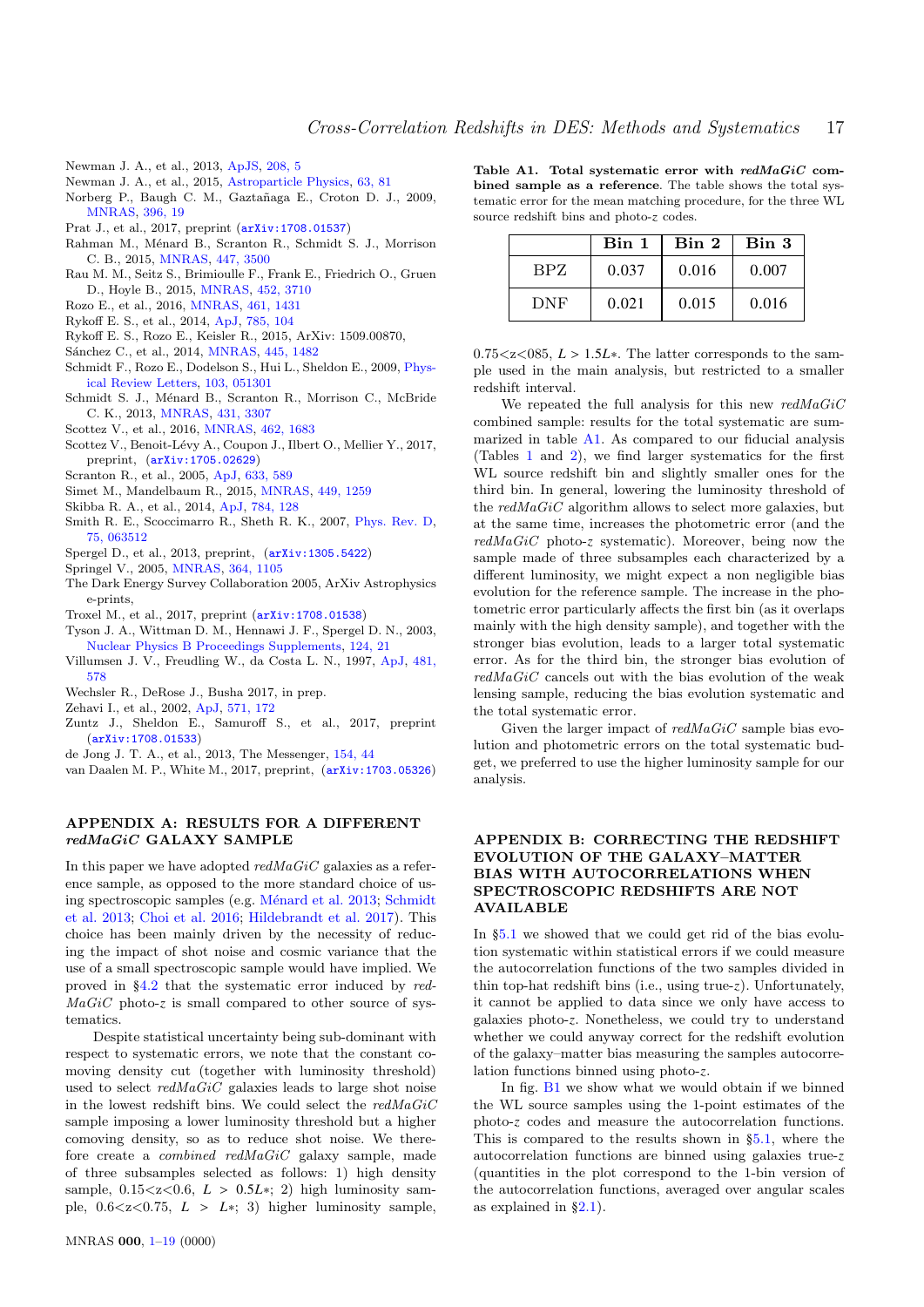

Figure B1. Top panels : Redshift dependence of the 1-bin estimates of the autocorrelation functions for the three WL source redshift bins. In yellow, the values obtained binning the samples using their true-z. In purple, the ones obtained binning the samples using their mean photo-z redshift (MEANz); in red the values obtained binning the samples using a random draw from their photo-z posterior  $(z_{MC})$ . Middle and bottom panels: Redshift dependence of the 1-bin estimates of the autocorrelation functions for two redMaGiC samples - higher luminosity sample (middle panels) and combined sample (lower panels). For both samples, we display the autocorrelation functions obtained by binning the sample by true-z (pink) and photo-z (blue). We also display the corrected autocorrelation functions, computed starting from the estimates obtained with photo-z applying the corrections explained in Appendix B.

Due to the poor quality of source galaxies photo-*z*, the measurements are completely different: not only they can span a different redshift range, but also the redshift dependence is completely dissimilar.

For the reference galaxies, the scenario is a bit different (see fig.  $B1$ ). In theory, redMaGiC galaxies have highquality, almost Gaussian photo-*z*s, and we could in principle try to relate the two measurements. This can be done as follows: starting from eq. (1), the autocorrelation function included in the estimator proposed in §5.1 can be written as

$$
w_{\text{RMG}}(\theta) = \int dz' b_r^2(z') n_r^2(z') w_{DM}(\theta, z'), \tag{B1}
$$

where  $n_r(z')$  is the redshift distribution of the redMaGiC galaxies in a given reference bin, and  $b_r(z')$  the reference sample galaxy–matter bias. If we assume the galaxy–matter bias (and the growth factor) to evolve as a function of redshift on scales larger than the reference bin width we can re-write eq.  $(B1)$  as

$$
w_{\text{RMG}}(\theta) = w_{DM}(\theta, \langle z \rangle) b_r^2(\langle z \rangle) \int dz' n_r^2(z'), \tag{B2}
$$

where the quantities outside the integral are now computed at the median redshift  $\langle z \rangle$  of the reference bin. This would allow us to relate the 1-bin estimates of the  $redMaGiC$  autocorrelation functions computed binning by true-*z* and photo*z* as follows:

$$
\bar{w}_{\text{RMG,spec-z}}(z) = \bar{w}_{\text{RMG,photo-z}}(z) \frac{\int dz' n_{\text{r,spec-z}}^2(z')}{\int dz' n_{\text{r,photo-z}}^2(z')}.
$$
(B3)

This correction requires knowledge of  $n_{\text{r,photo}-z}(z')$ , which is<br>the true distribution of the reference sample binned using the true distribution of the reference sample binned using redMaGiC photo-*z*. This is usually not available in data, but an estimate can be obtained looking at the subsample of redMaGiC galaxies with spectra.